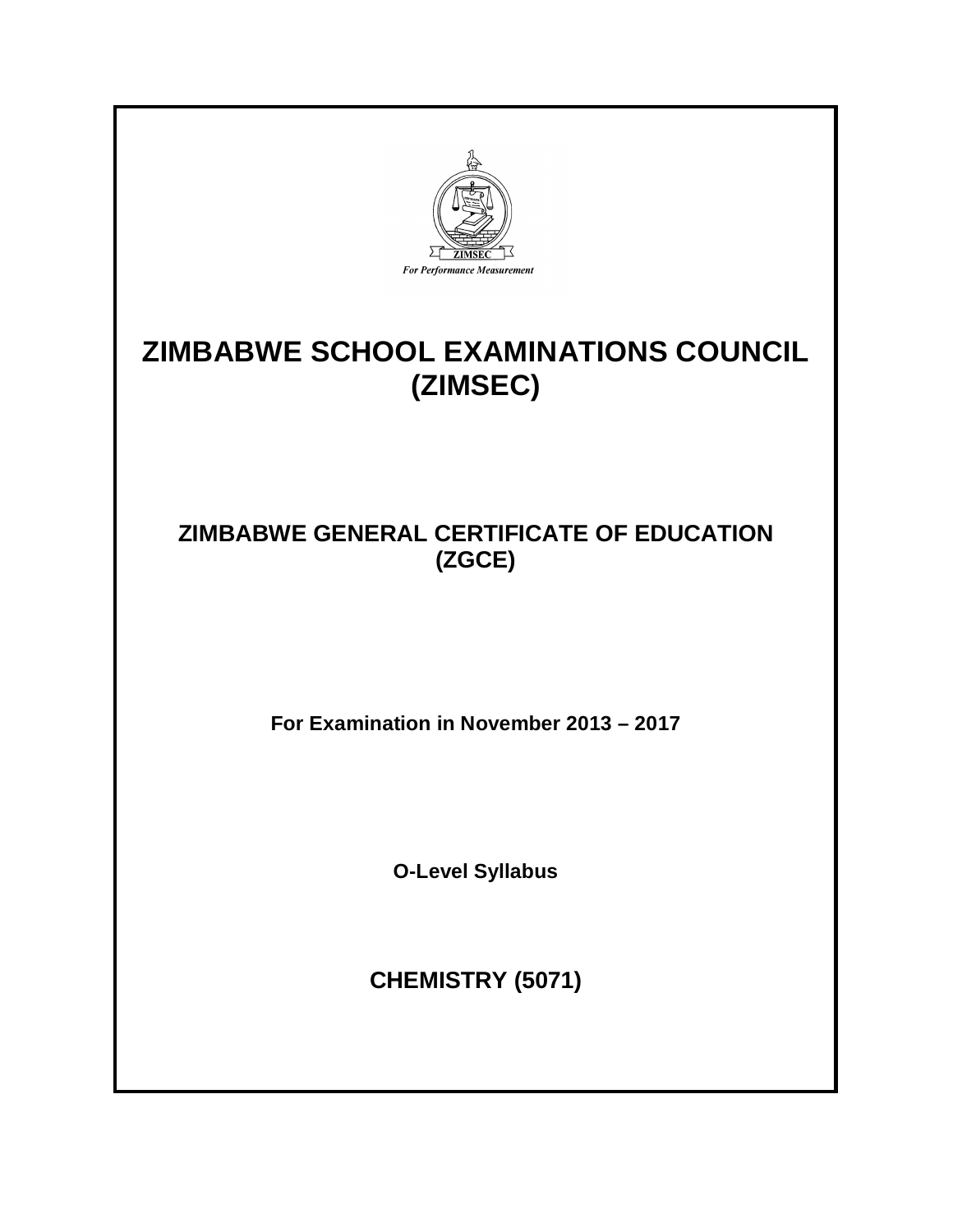## **CONTENTS**

|                                              | <b>SS12(1)</b><br>Page |
|----------------------------------------------|------------------------|
| Information for Teachers<br>Regulations      |                        |
| <b>GCE Ordinary Level - Chemistry - 5071</b> |                        |

| <b>AIMS</b>                            | 5  |
|----------------------------------------|----|
| <b>ASSESSMENT OBJECTIVES</b>           | 6  |
| <b>SCHEME OF ASSESSMENT</b>            | 8  |
| <b>SUBJECT CONTENT</b>                 | 10 |
| <b>MATHEMATICAL REQUIREMENTS</b>       | 25 |
| <b>DATA SHEET</b>                      | 26 |
| <b>PRACTICAL SYLLABUS</b>              | 27 |
| <b>PRACTICAL TECHNIQUES</b>            | 27 |
| <b>APPARATUS LIST</b>                  | 28 |
| <b>REAGENT LIST</b>                    | 28 |
| <b>QUALITATIVE ANALYSIS NOTES</b>      | 30 |
| <b>TEXTBOOKS FOR O LEVEL CHEMISTRY</b> | 31 |
| <b>GLOSSARY OF TERMS</b>               | 32 |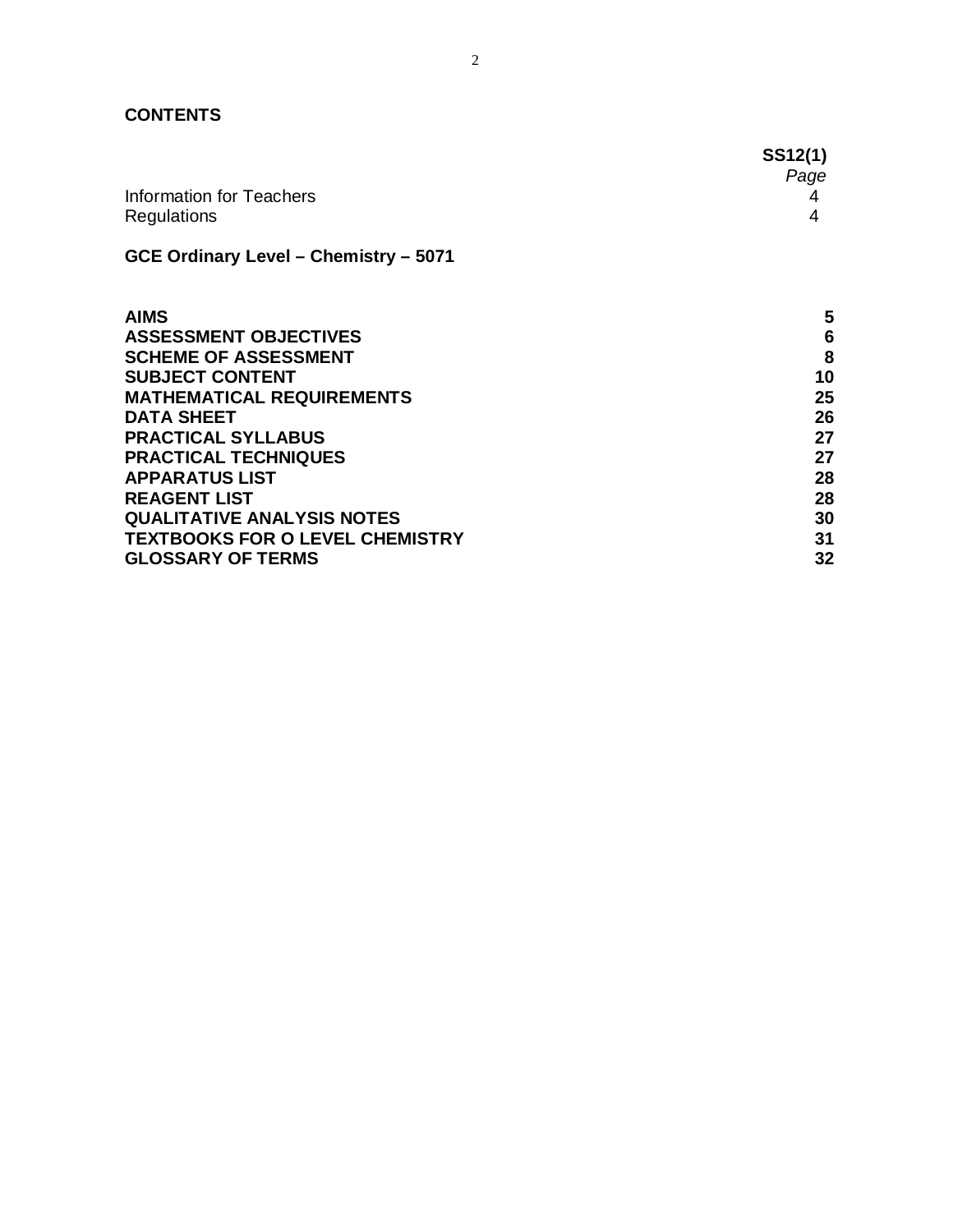#### **NOTES**

#### **Information for Teachers**

This booklet relates to examinations taken in the year printed on the cover. It is the normal practice of ZIMSEC to print and distribute a new version of this booklet each period as changes occur. Centres should receive copies well in advance of them being required for teaching purposes.

Teachers who have not previously taught syllabus in this booklet are advised to obtain and study the relevant past examination papers and Subject Reports.

Units, significant figures

Candidates should be aware that misuse of units and/or significant figures, i.e. failure to quote units where necessary, the inclusion of units in quantities defined as ratios or quoting answers to an inappropriate number of significant figures, is liable to be penalised.

#### **REGULATIONS**

Subject 5071 may not be taken with 5009.

The *International Syllabus Synopses* booklet should be consulted for a full list of subject exclusions.

## **DESPATCH OF EARLY MATERIALS**

Centres, not entering through Ministry, who are likely to enter candidates in the November sessions and would like to ensure early receipt of Instructions of the practical examinations, should contact Question Paper Despatch before 1 June.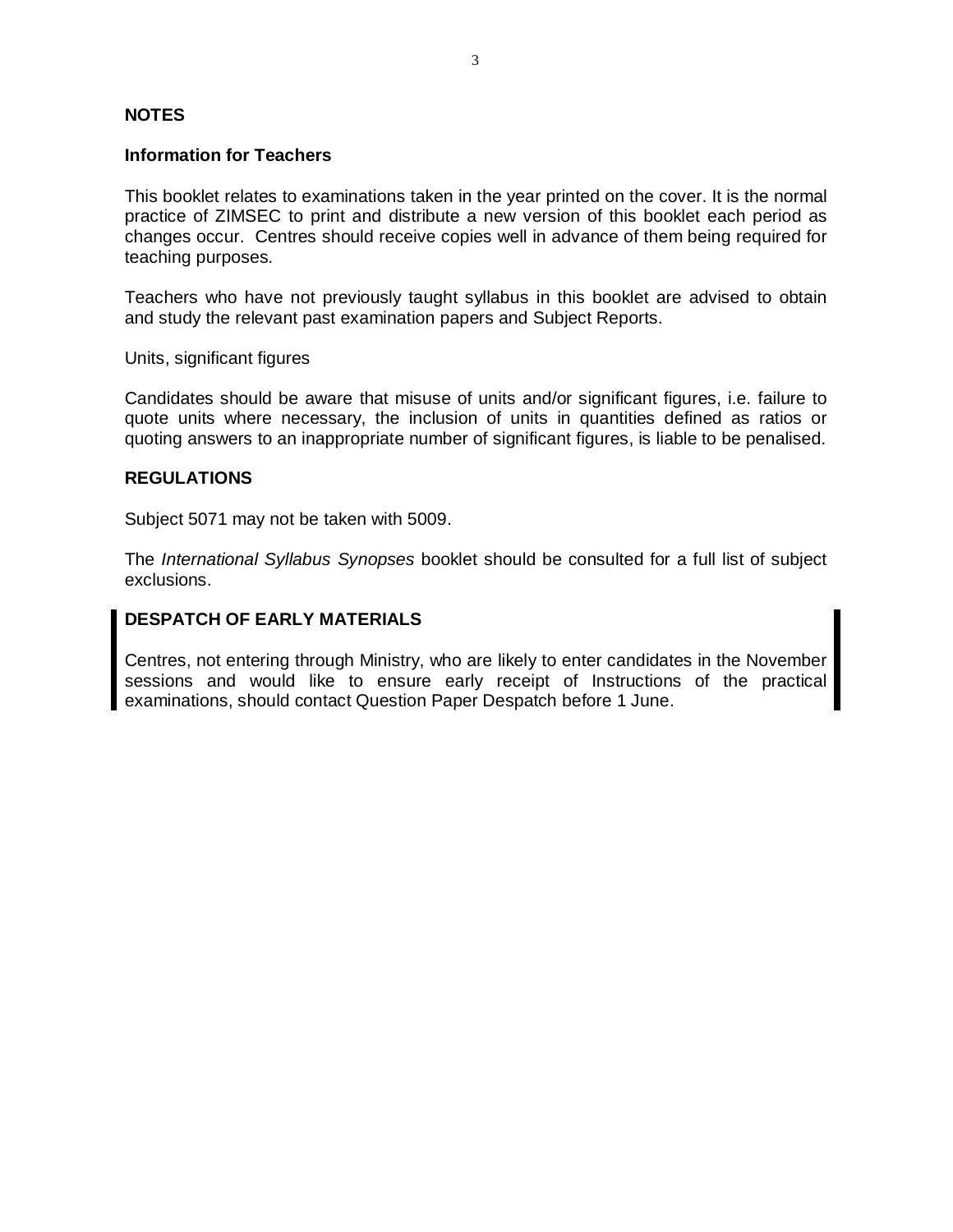#### **CHEMISTRY**

## **5071**

#### **GCE ORDINARY LEVEL**

#### **SCHOOL CERTIFICATE**

#### **INTRODUCTION**

This syllabus is designed to place less emphasis on factual material and greater emphasis on the understanding and application of scientific concepts and principles. This approach has been adopted in recognition of the need of students to develop skills that will be of long term value in an increasing technological world rather than focusing on large quantities of actual material which may have only short term relevance.

#### **AIMS**

These are not listed in order of priority.

The aims are to:

- 1. Provide, through well designed studies of experimental and practical chemistry, a worthwhile educational experiment for all students, whether or not they go on the study science beyond this level and, in particular, to enable them to acquire sufficient understanding and knowledge to:
	- 1.1. become confident citizens in a technological word, able to take or develop an informed interest in matters of scientific import;
	- 1.2. recognise the usefulness, and limitations, of scientific methods and to appreciate its applicability in other disciplines and in everyday life;
	- 1.3. be suitably prepared for studies beyond O/SC level in chemistry, in applied sciences or in science-dependant vocational courses.
- 2. develop abilities and skills that:
	- 2.1. are relevant to the study and practice of science;
	- 2.2. are useful in everyday life;
	- 2.3. encourage efficient and sage practice;
	- 2.4. encourage effective communication.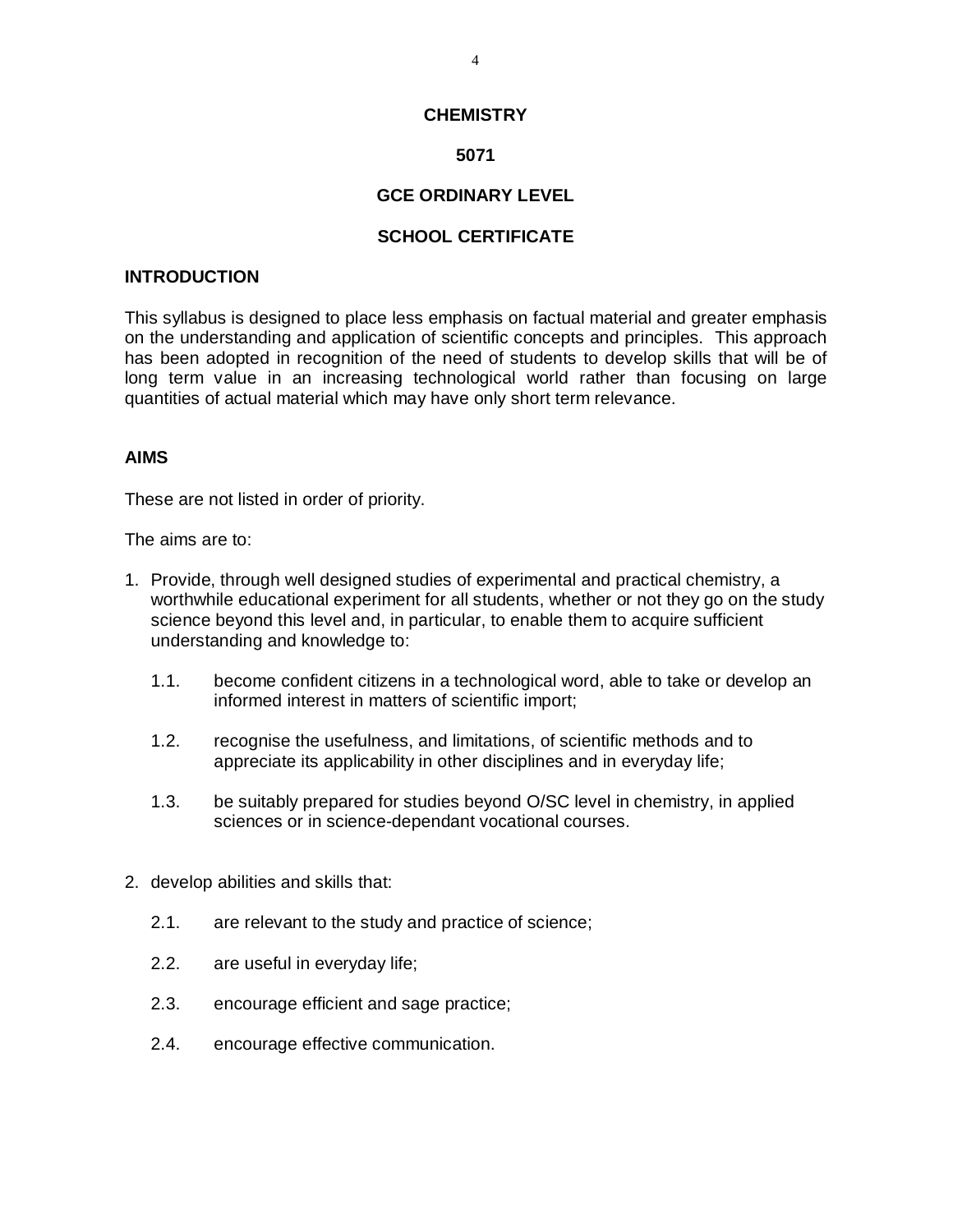- 3. Develop attitude relevant to science such as:
	- 3.1. accuracy and precision;
	- 3.2. objectivity;
	- 3.3. integrity;
	- 3.4. enquiry;
	- 3.5. initiative;
	- 3.6. inventiveness.
- 4. Stimulate interest in and care for the environment.
- 5. Promote an awareness that:
	- 5.1. the study and practice of science are co-operative and cumulative activities, and are subject to social, economic, technological, ethical and cultural influences and limitations;
	- 5.2. the applications of science may be both beneficial and detrimental to the individual, the community and the environment.

#### **ASSESSMENT OBJECTIVES**

#### **A. Knowledge with understanding**

Students should be able to demonstrate knowledge and understanding in relation to:

- 1 scientific phenomena, facts, laws, definitions, concepts, theories;
- 2 scientific vocabulary, terminology, conventions (including symbols, quantities and units)
- 3 scientific instruments and apparatus, including techniques of operation and aspects of safety;
- 4 scientific quantities and their determination;
- 5 scientific and technological applications with their social, economic and environmental implications.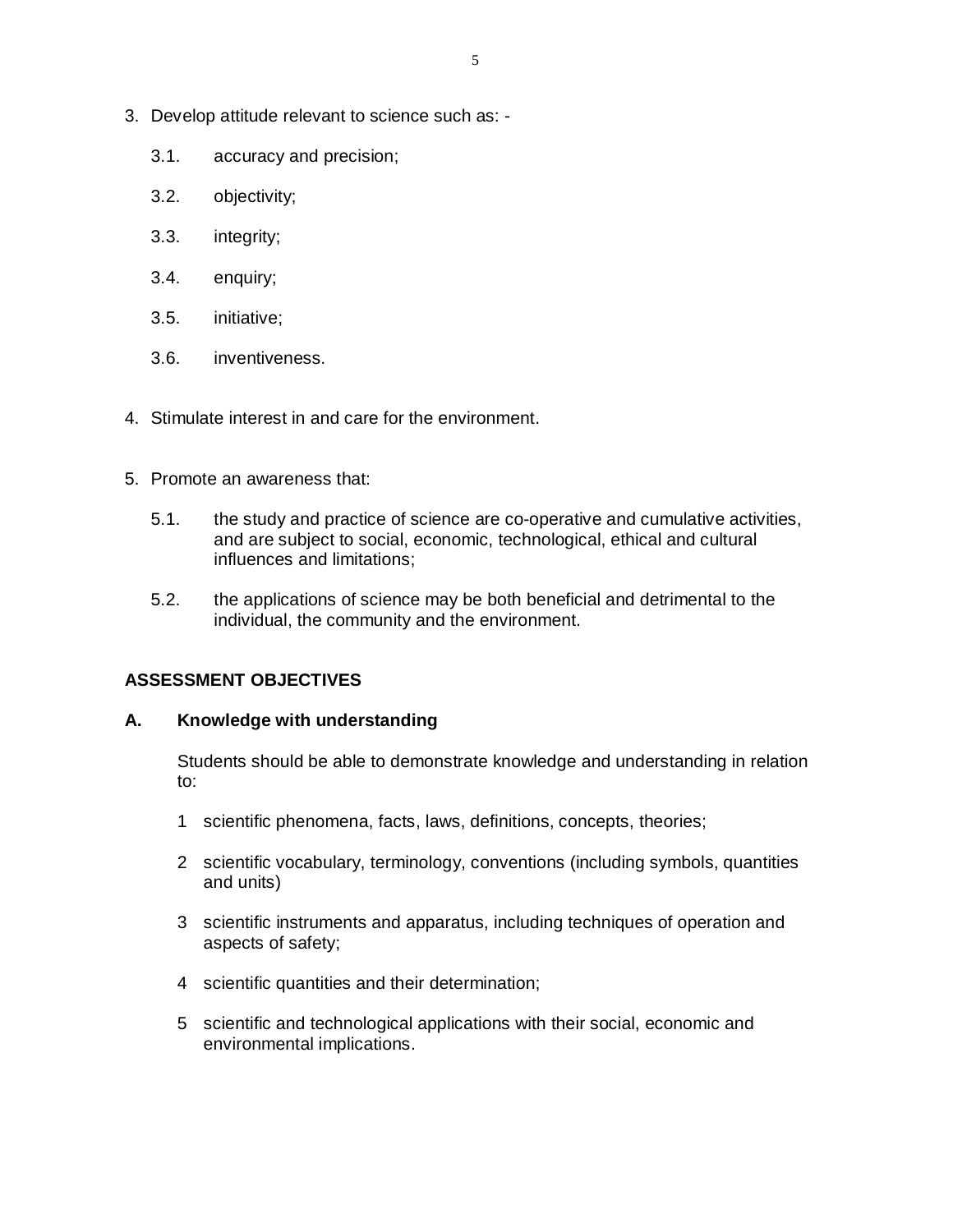The Subject Content defines the factual knowledge that candidates may be required to recall and explain. Questions testing those objectives will often being with one of the following words: *define, state, describe, explain or outline*. (See the Glossary of Terms on page 97.)

#### **B Handling information and solving problems**

Students should be able – in orders or by using symbolic graphical and numerical forms of presentation – to:

- 1 locate, select, organise and present information from a variety of sources;
- 2 translate information from one form to another;
- 3 manipulate numerical and other data;
- 4 use information to identify patterns, report trends and draw inferences;
- 5 present reasoned explanations of phenomena, patterns and relationships;
- 6 make predictions propose hypothesis;
- 7 solve problems;

These assessment objectives cannot be precisely specified in the Subject Content because questions testing such skills may be based on information which is unfamiliar to the candidate. In answering such questions, candidates are required to use principles and concepts that are within the syllabus and apply them in a logical, reasoned or deductive manner to a novel situation. Questions testing these objectives will often begin with one of the following words: *predict, suggest, construct, calculate or determine*. (See the Glossary of terms on page 32.)

#### **C Experimental skills and investigations**

Students should be able to:

- 1 follow a sequence of instructions;
- 2 use techniques, apparatus and materials;
- 3 make and record observations, measurements and estimates;
- 4 interpret and evaluate observations and experimental results;
- 5 plan and investigation, select techniques, apparatus and materials;
- 6 evaluate methods and suggest possible improvements.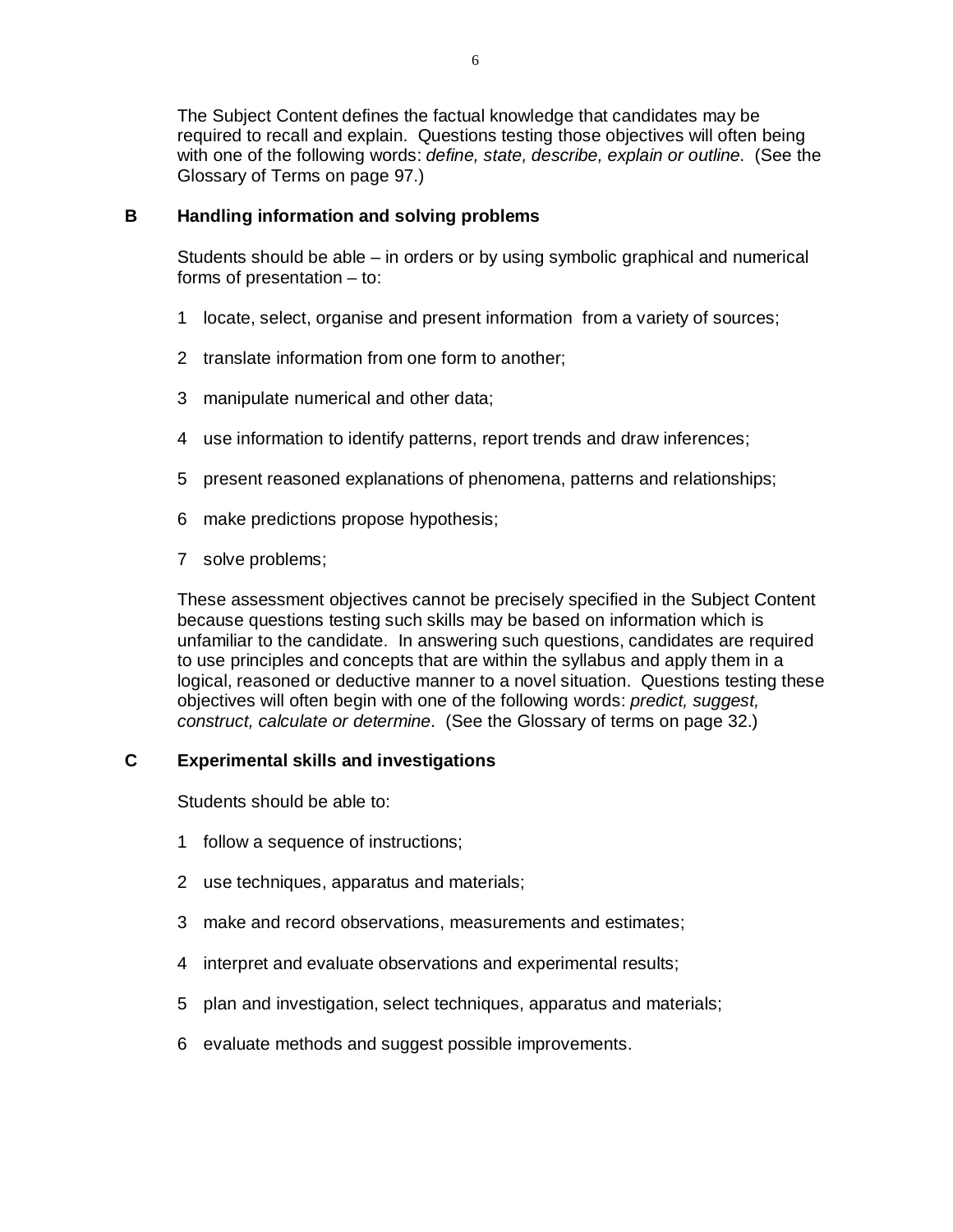The apparatus and techniques that candidates should be familiar with are given in Section 2 of the Subject Content and in the descriptions of Papers 3 and 4 below, see also page 27.

## **SCHEME OF ASSESSMENT**

| Paper | <b>Type of Paper</b>            | <b>Duration</b>  | <b>Marks</b> |
|-------|---------------------------------|------------------|--------------|
|       | <b>Multiple Choice</b>          | 1 h              | 40           |
|       | Theory                          | $1\frac{1}{2}$ h | 75           |
| 3     | <b>Practical Test</b>           | $1\frac{1}{2}$ h | 30           |
|       | <b>Alternative To Practical</b> | <u>1h</u>        | 30           |

Candidates are required to enter for Papers 1, 2 and one other paper.

## **Paper 1 Theory (1h, 40 marks)**

A paper consisting of 40 compulsory multiple-choice items of the simple 'direct choice' type. A copy of the data sheet (p.26) will be printed as part of this paper.

#### **Paper 2 Theory (1½h, 75 marks)**

A written paper consisting of two sections. Section a will carry 45 marks and will consist of a small number of compulsory, structured questions of variable mark value. Section B will carry 30 marks and will consist of 4 questions each of 10 marks with candidates being required to attempt 3 questions. A copy of the sheet (p.26) will be as part of this Paper.

#### **Paper 3 Practical Test (1½h, 30 marks)**

This paper will be marked out of 40 and the scaled to a mark out of 30. Details of the syllabus and requirements for this paper are given on pages 27-30. **Candidates are NOT allowed to refer to notebooks, text books or any other information in the practical examination.**

## **Paper 4 Alternative to Practical (1h, 30 marks)**

This paper will be marked out of 60 and then scaled to a mark out of 30. A written paper of compulsory short-answer and structured questions designed to test familiarity with laboratory practical procedures.

Questions may be set requiring candidates to:

- (a) record readings from diagrams of apparatus;
- (b) describe, explain, comment on or suggest experimental arrangements, techniques and procedures;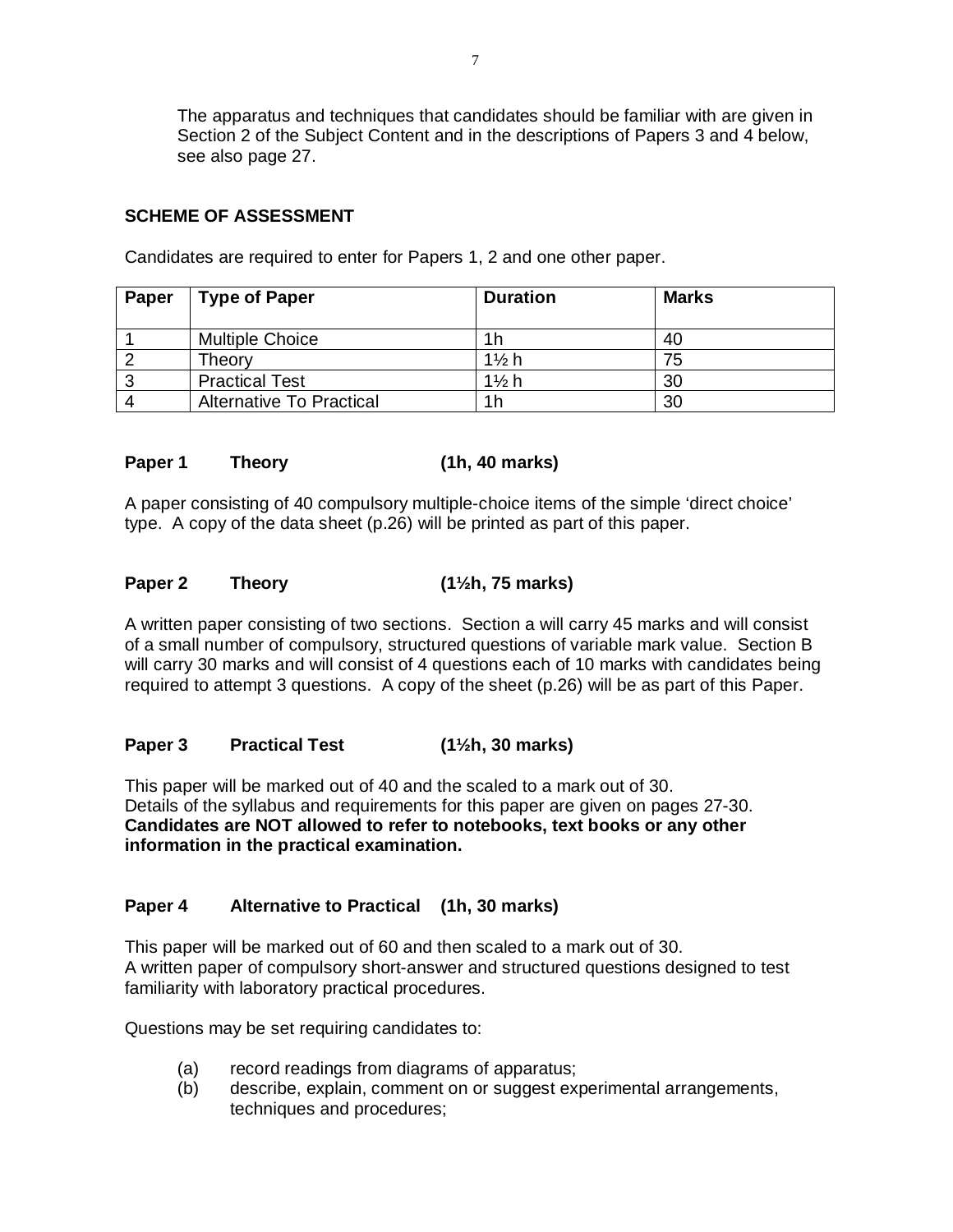- (c) complete table of data and/or plot graphs;
- (d) interpret, draw conclusions from and evaluate observations and experimental (including graphical) data;
- (e) describe tests for gases, ions, oxidising and reducing agents and/or draw conclusions from such tests.

Candidates may also be required to perform simple calculations.

## **WEIGHTINGS OF ASSESSMENT OBJECTIVES**

**Theory Papers** (Papers 1 and 2)

- A *Knowledge with understanding,* approximately 65% of the marks with approximately half allocated to recall.
- B *Handling information,* approximately 35% of the marks.

#### *Practical Assessment* (Papers 3 and 4)

This is designed to test appropriate skills in C, Experimental Skills and Investigation, and carries about 25% of the marks for the subject.

#### **SUBJECT CONTENT**

It is important that, throughout the course, attention should be drawn to:

- (i) the finite life of the world's economic considerations in the chemical industry, such as the availability and cost of raw materials and energy;
- (ii) resources and hence the need for recycling and conservation;
- (iii) the importance of chemicals in industry and in everyday life.

#### **1 THE PARTICULATE NATURE OF MATTER**

- (a) describe the states of matter and explain their inter-conversion in terms of the kinetic particle theory;
- (b) describe evidence for the movements of particles in gases and liquids (the treatment of Brownian motion is not required);
- (c) describe and explain diffusion;
- (d) describe the dependence of rate of diffusion on molecular mass (treated qualitatively).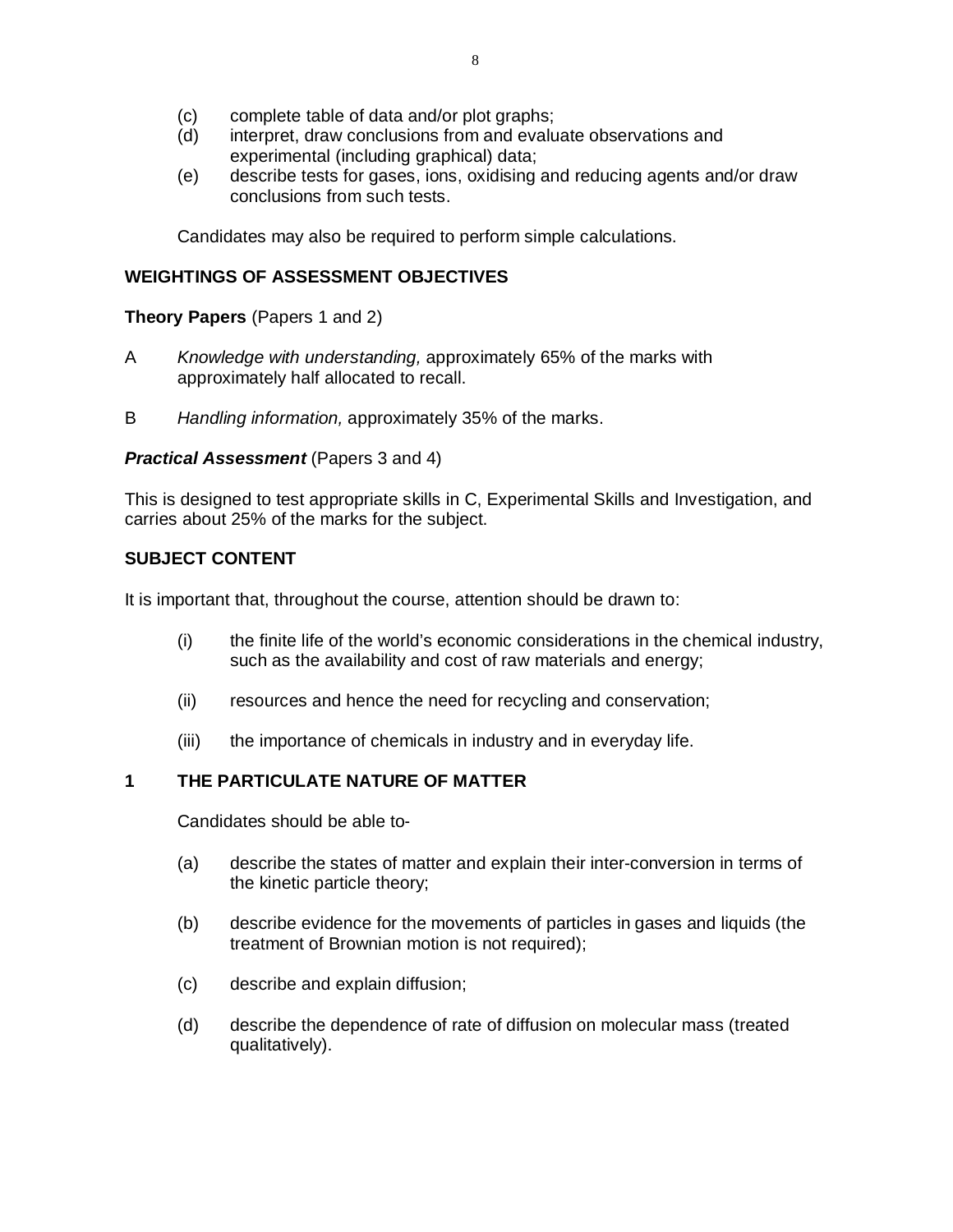### **2 EXPERIMENTAL TECHNIQUES**

## **2.1. Apparatus**

Candidates should be able to:

- (a) name appropriate apparatus for the measurement of time, temperature, mass and volume, including burettes, pipettes and measuring cylinders;
- (b) design arrangement of apparatus, given information about the substances involved;
- (c) describe the use of volumetric apparatus and indicators including methyl orange and screened methyl orange;

## **2.2. (a) Criteria of purity**

Candidates should be able to:

- (i) describe paper chromatography and interpret chromatograms including comparison with 'known' samples and R*<sup>f</sup>* values;
- (ii) describe how chromatography techniques be applied to colourless substances (knowledge of the composition of particular locating agents is *not* required);
- (iii) identify substances and test their purity by melting point and boiling point determination and by paper chromatography;
- (iv) explain the importance of purity in substances in everyday life, e.g. in foodstuffs and drugs;

#### **2.2. (b) Methods of purification**

- (i) describe methods of purification by the use of a suitable solvent, filtration, crystallisation, distillation (including use of fractionating column) (refer to the fractional distillation of : crude oil, liquid air, fermented liquor);
- (ii) suggest suitable purification techniques, given information about the substances involved.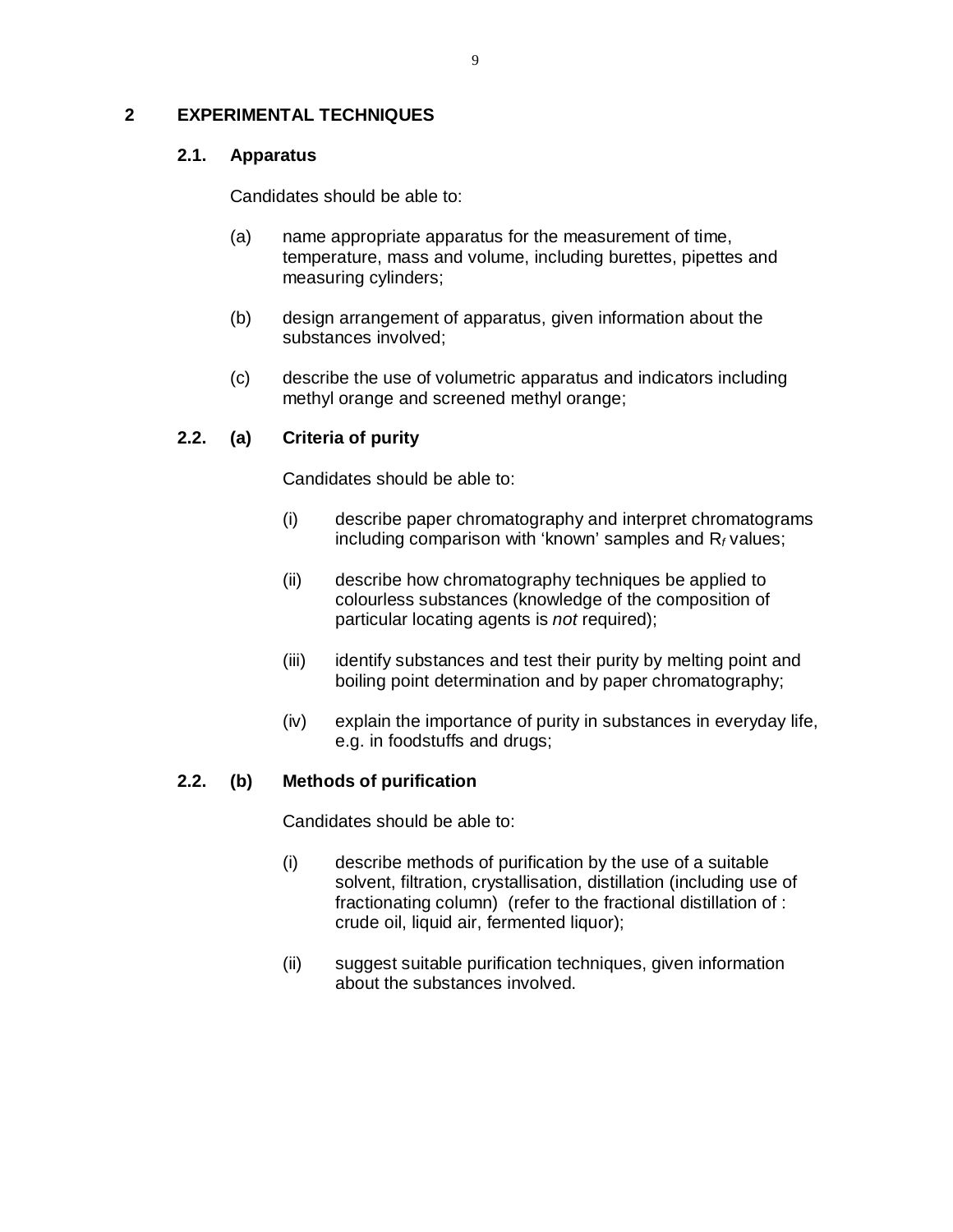## **3 ATOMS, ELEMENTS AND COMPOUNDS**

Candidates should be able to:

- (a) state the relative charges and approximate relative masses o protons, neutrons and electrons;
- (b) define proton (atomic) number and nucleon (mass) number;<br> $12<sub>r</sub>$
- $(c)$  use and interpret such symbols as  $6$
- (d) use proton number and the simple structure of atoms to explain the Periodic Table, with special references to the elements of proton number 1 to 20;
- (e) define isotopes;
- (f) state that some isotopes are radioactive;
- (g) describe one medical, and one industrial, use of a radioactive isotope;
- (h) describe the build-up of electrons in 'shells' and understand the significance of valency electrons and the noble gas electronic structures. (The ideas of the distribution of electrons in s and p orbitals and in d block elements are not required. Note that a copy of the Periodic Table, as shown on page 26, will be available in the examination in Paper 1 and Paper 2).

#### **3.1. Bonding: the structure of matter**

Candidates should be able to:-

- (a) describe the differences between elements, compounds and mixtures and between metals and non-metals;
- (b) describe alloys, such as brass, as mixture of a metal with other elements

#### **3.2. (a) Ions and ionic bonds**

- (i) describe the formation of ions by electrons loss or grain
- (ii) describe the formations of ionic bonds between metallic and non-metallic elements, e.g. in NaCl, CaCl<sub>2</sub>;
- (iii) describe the lattice structure of sodium chloride
- (iv) describe some ionic compounds as refractory materials, e.g. MgO as a lining in furnaces.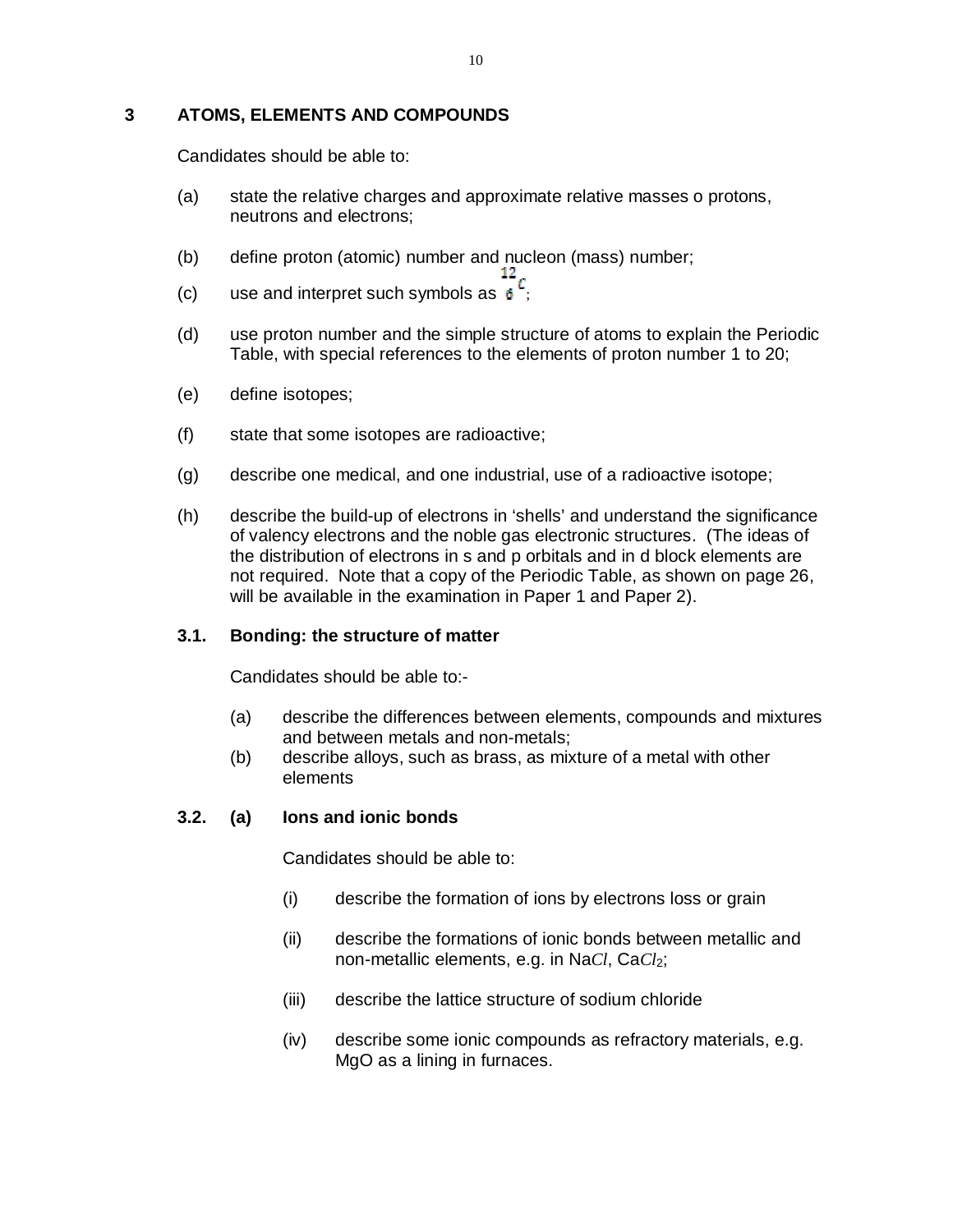#### **3.2. (b) Molecule and covalent bonds**

- (i) describe the formation of covalent bonds between non-metallic elements leading to the noble gas configuration, e.g.  $H_2$ ,  $Cl_2$ ,  $N_2$ , HCl, H<sub>2</sub>O, CH<sub>4</sub>, C<sub>4</sub>H<sub>4</sub>CO<sub>2</sub>
- (ii) deduce the electron arrangement in other covalent molecules;
- (iii) construct 'dot and cross' diagrams to show the valency electrons in covalent molecules;

#### **3.2. (c) Macromolecules**

- (i) describe the structure of macromolecules such as graphite, diamond, silica (silcon (IV) oxide, silicon dioxide) and poly(ethene)
- (ii) describe the similarity in structure of diamond and silicon, diamond and silica (silicon (IV) oxide) and of their properties related to their structures.

#### **3.2. (d) Metallic bonding**

Candidates should be able to:

describe metallic bonding as a lattice of positive ions in a 'sea of electrons' and explain the electrical conductivity and malleability of metals.

#### **3.2. (e) Physical Properties**

Candidates should be able to:

relate the volatility, solubility and electrical conductivity of a compound to its structure to its structure and bonding.

#### **4 STOICHIOMETRY AND THE MOLE CONCEPT**

Candidates should be able to:

Relate the volatility, solubility and electrical conductivity of a compound to its structure to its structure and bonding.

- (a) state the symbols of the elements and formulae of the compounds mentioned in the syllabus.;
- (b) deduce the formula of a simple compound from the relative numbers of atoms present and vice versa;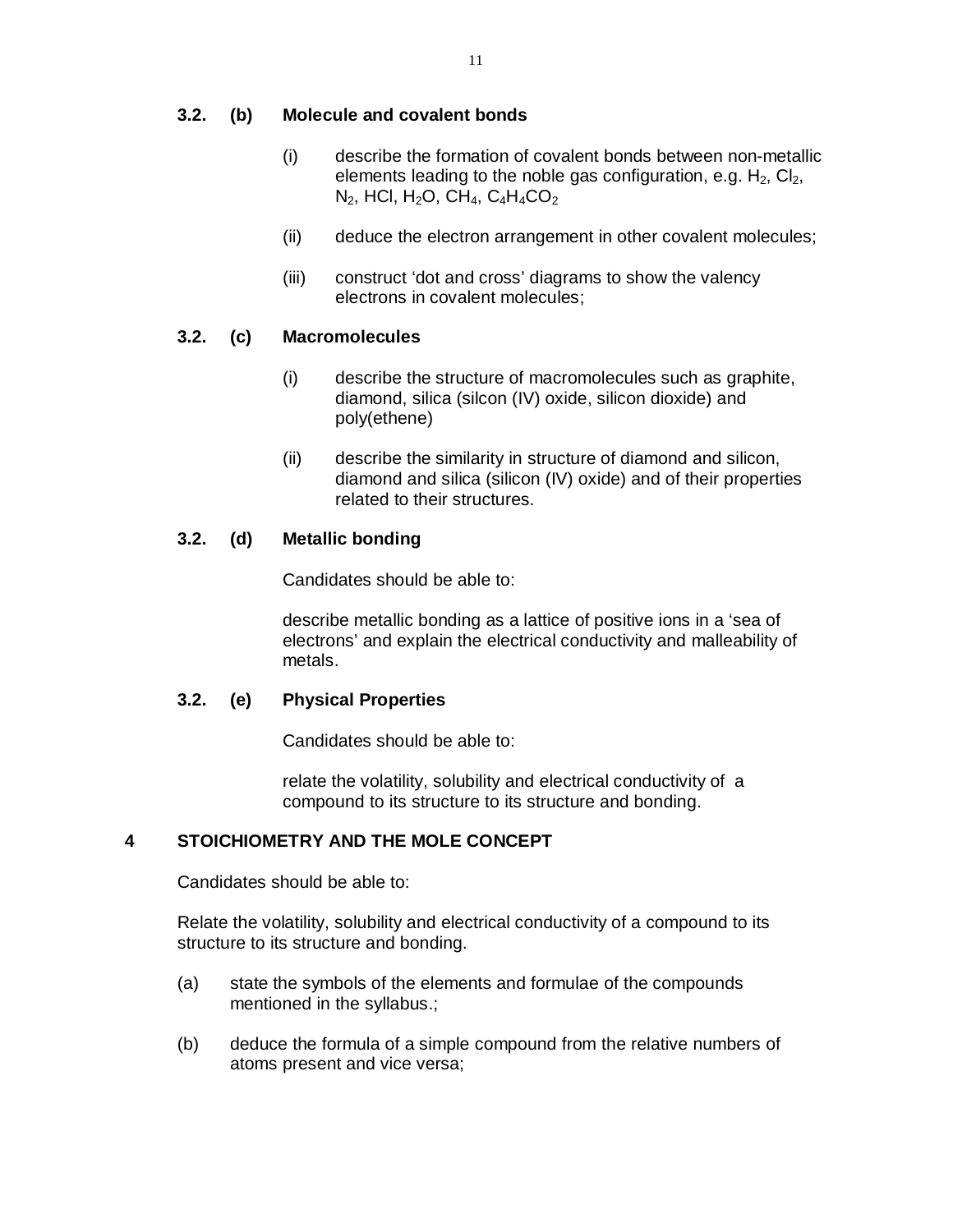- (c) determine the formula of a ionic compound from the charges on the ions present and vice versa;
- (d) construct equations with state symbols, including ionic equations;
- (e) deduce the balanced chemical equation for a chemical reaction, given relevant information;
- (f) define relative atomic mass,  $A_r$ ;
- (g) define relative molecular mass,  $M_r$ , and calculate it as the sum of relative atomic masses;
- (h) use the mole concept to calculate empirical formulae and molecular formulae;
- (i) calculate stoichiometric reacting masses and volumes of gasses and solutions, solution concentration being expressed in g/dm<sup>3</sup> and/or in mol/dm3; calculations involving h idea of limiting reactants may be set. Questions on the gas law and the conversion of gaseous volumes to different temperatures and pressures will not be set.
- (j) Calculate % yield and % purity

## **5 ELECTRICITY AND CHEMISTRY**

- (a) describe the electrode products in the electrolysis of:
	- (i) molten lead (II) bromide, concentrated hydrochloric acid, concentrated aqueous sodium chloride, dilute sulphuric acid (as essentially the electrolysis of water) between inert electrodes;
	- (ii) aqueous copper (II) sulphate using carbon electrodes and using copper electrodes (as used in the refining of copper);
- (b) describe electrolysis in terms of the ions present and reactions at the electrodes in the examples given;
- (c) state the general principles that metals or hydrogen are formed at the negative electrode (cathode) an that non-metals (other than hydrogen) are formed at the positive electrode (anode);
- (d) predict the likely products of the electrolysis of a specified binary compound in the molten state or in concentrated aqueous solution;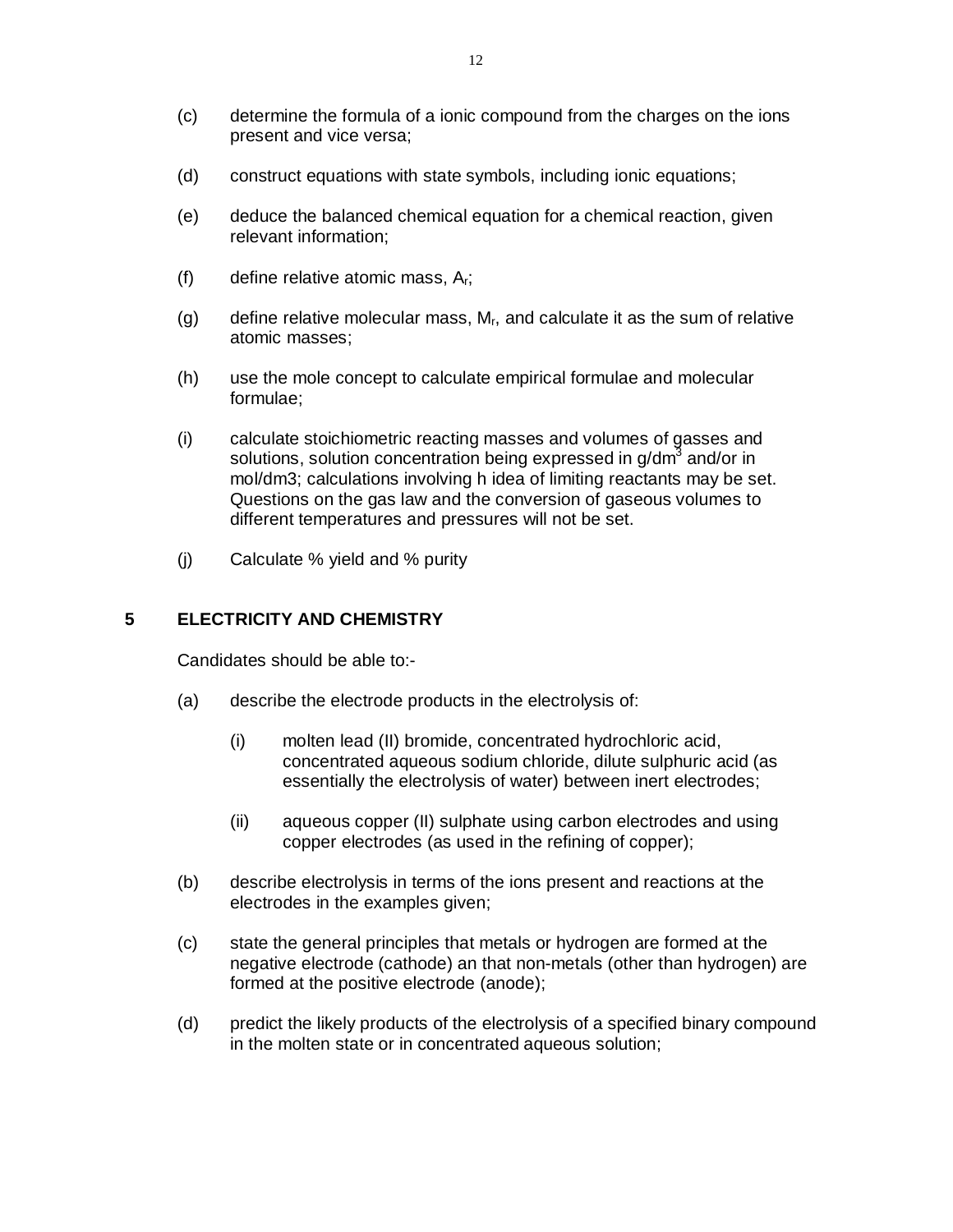- (e) describe, in outline, the manufacture of:
	- (i) aluminium from pure aluminium oxide in molten cryolite
	- (ii) chlorine and sodium hydroxide from concentrated aqueous sodium chloride;
- (f) describe the electroplating of metals exemplified by copper plating;
- (g) state two uses of electroplating;
- (h) describe the reasons for the use of copper and (steel-cored) aluminium in cables and why plastics and ceramics are used as insulators.

#### **6 ENERGY CHANGES**

- (a) describe the meaning of enthalpy change in terms of exothermic (ΔH negative) and endothermic (ΔH positive) reactions;
- (b) use the kilojoules, KJ, as a unit of energy;
- (c) describe bond breaking as endothermic and bond forming as exothermic;
- (d) state that the burning of fuels, e.g. wood, coal, oil, is exothermic;
- (e) describe hydrogen as a fuel, e.g. in rockets;
- (f) describe radioactive isotopes, such as  $^{235}U$ , as a source of nuclear energy;
- (g) describe the production of electrical energy from simple cess, i.e. two electrodes in an electrolyte. This should be linked with the reactivity series;
- (h) describe the use of batteries as a convenient, portable energy source;
- (i) describe the use of solver salts in photography as an endothermic process involving reduction of silver ions to silver;
- (j) describe photosynthesis as the reaction between carbon dioxide and water in the presence of chlorophyll and using sunlight (energy) to produce glucose.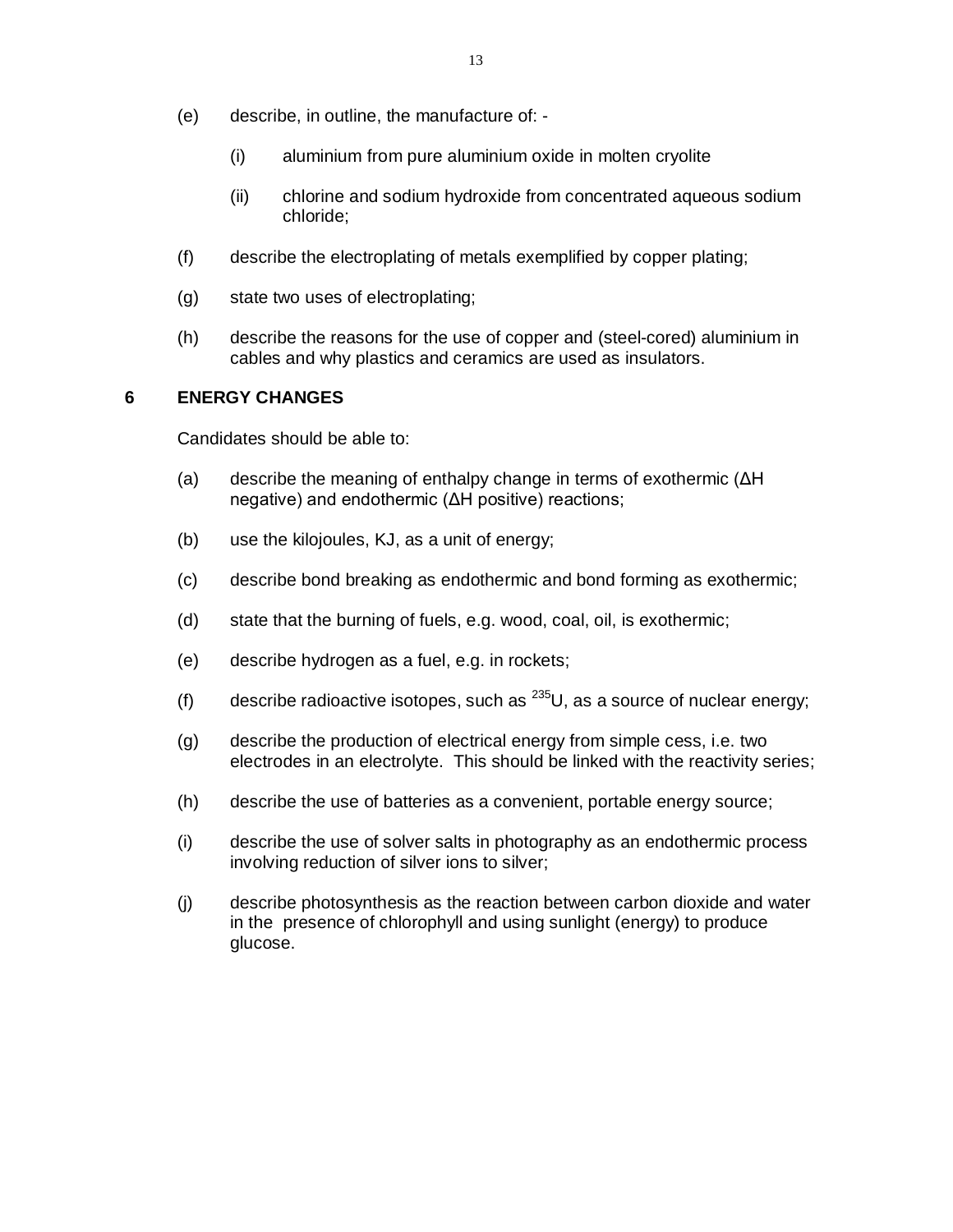## **7 CHEMICAL REACTIONS**

## **7.1. Speed of Reaction**

Candidates should be able to:

- (a) describe the effect of concentration, pressure, particle size and temperature on the speeds of reactions and explain these effects in terms of collision between reacting particles.;
- (b) describe the effect of catalysts (including enzymes) on the speeds of reactions;
- (c) describe how the above factors are used to explain the danger of explosive combustion with fine powders (e.g. in flour mills) and combustible gases (e.g. in mines);
- (d) devise a suitable method for investigating the effect of a given variable on the speed of a reaction;
- (e) interpret data obtained from experiments concerned with speed of reaction.

## **7.2. Reversible reactions**

Candidates should be able to:

- (a) describe the idea that some chemical reactions can be reversed by changing the reaction conditions;
- (b) state the idea that some reversible chemical reactions reach a state of dynamic equilibrium;
- (c) predict the effect of changing the conditions of a reversible reaction at equilibrium.

#### **7.3. Redox**

- (a) define oxidation and reduction in terms of oxygen/hydrogen gain/loss;
- (b) define redox in terms of electron transfer and changes in oxidation state;
- (c) identify redox reactions in terms of hydrogen/oxygen, and/or electron, gain/loss;
- (d) describe the use of aqueous potassium iodine, acidified potassium dichromate (IV) and acidified potassium manganate (VII) in testing for oxidising and reducing agents from the colour changes produced;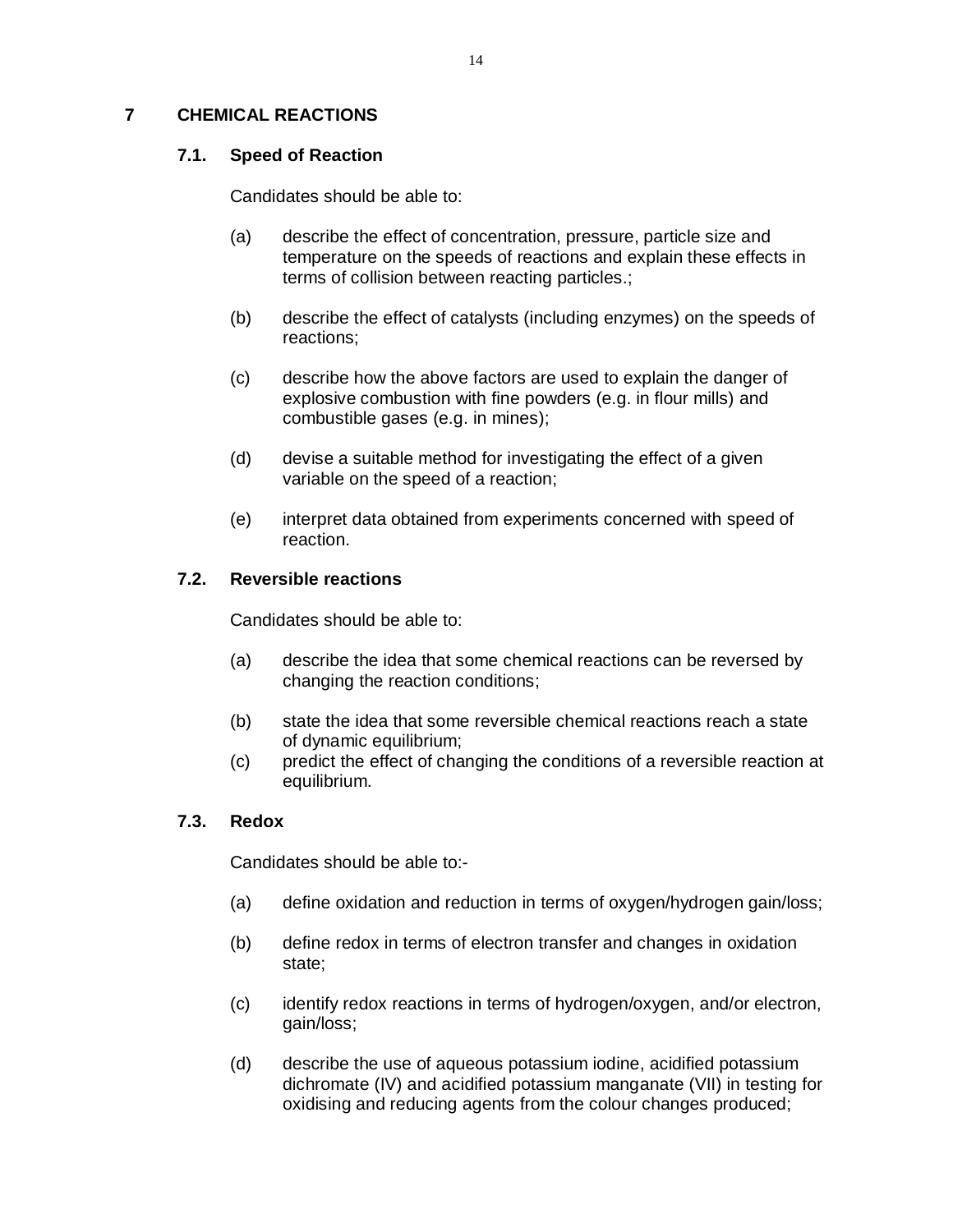#### **8 ACIDS, BASES AND SALTS**

#### **8.1. The characteristic properties of acids and bases**

Candidates should be able to:-

- (a) describe the meaning of the terms acid and alkali in terms of the ions they contain or produce in aqueous solution and their effects on indicator paper;
- (b) describe neutrality and relative acidity and alkalinity in terms of pH (whole numbers only) measured using Universal Indicator paper;
- (c) describe the characteristics properties of acids as in reactions with metals, bases, alkalis, carbonates
- (d) describe the characteristic properties o bases as in reactions with acids and with ammonium salts;
- (e) describe and explain the importance of controlling the pH of soil;

#### **8.2. Types of oxides**

Candidates should be able to:

Classify oxides as either acidic, basic or atmospheric relate to metallic/nonmetallic character.

#### **8.3. Preparation of salts**

- (a) describe the preparation, separation and purification of salts as examples of some of the techniques in Section 2.2.(b); (Methods of preparing salts to illustrate the practical techniques should include the action of acids with metals, insoluble base and insoluble carbonates).
- (b) describe the preparation of salts by titration method;
- (c) suggest a method of preparing a given salt from suitable starting materials, given appropriate information.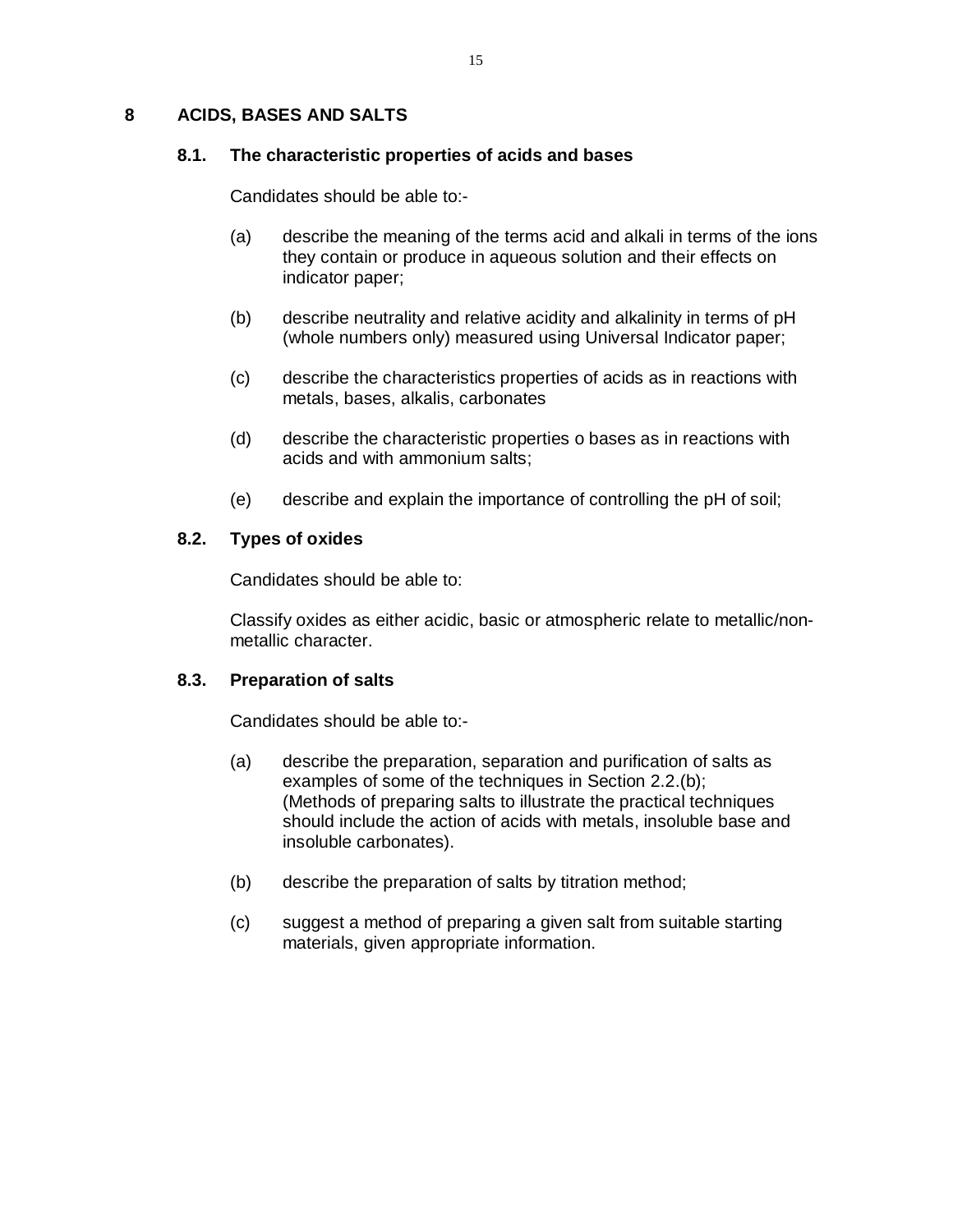## **8.4. Identification of ions and gases**

Candidates should be able to:

describe and explain the use of the following tests to identify:

- (i) aqueous cations; aluminium, ammonium, calcium, copper (ii), iron (ii), iron (iii) and zinc using aqueous sodium hydroxide and aqueous ammonia, as appropriate (formulae of complex ions are not required);
- (ii) anions;

carbonate (by reaction with dilute acid and then limewater); chloride (by reaction, under acidic conditions, with aqueous silver nitrate); iodide (by reaction, under acidic conditions, with aqueous lead (ii) nitrate); nitrate (by reduction with aluminium to ammonia) and sulphate (by reaction, under acidic conditions, with aqueous barium ions);

(iii) gases; ammonia (using damp red litmus paper); carbon dioxide (using limewater); chloride (using damp litmus paper); hydrogen (using lighted splint); oxygen (using glowing splint) and sulphur dioxide (using acidified potassium dichromate (IV)).

#### **9 THE PERIODIC TABLE**

Candidates should be able to:

describe the Periodic Table as a method of classifying elements and its use to predict properties of elements.

#### **9.1. Periodic Trends**

Candidates should be able to:

- (a) describe the changes from metallic to non-metallic character across a period;
- (b) describe the relationship between Group number, number of valency electrons and metallic/non-metallic character;

#### **9.2. Group properties**

Candidates should be able to:

(a) describe lithium, sodium and potassium in Group 1 (the alkali metals) as a collection of relative soft, low density metals showing a trend in melting points and in reaction with water;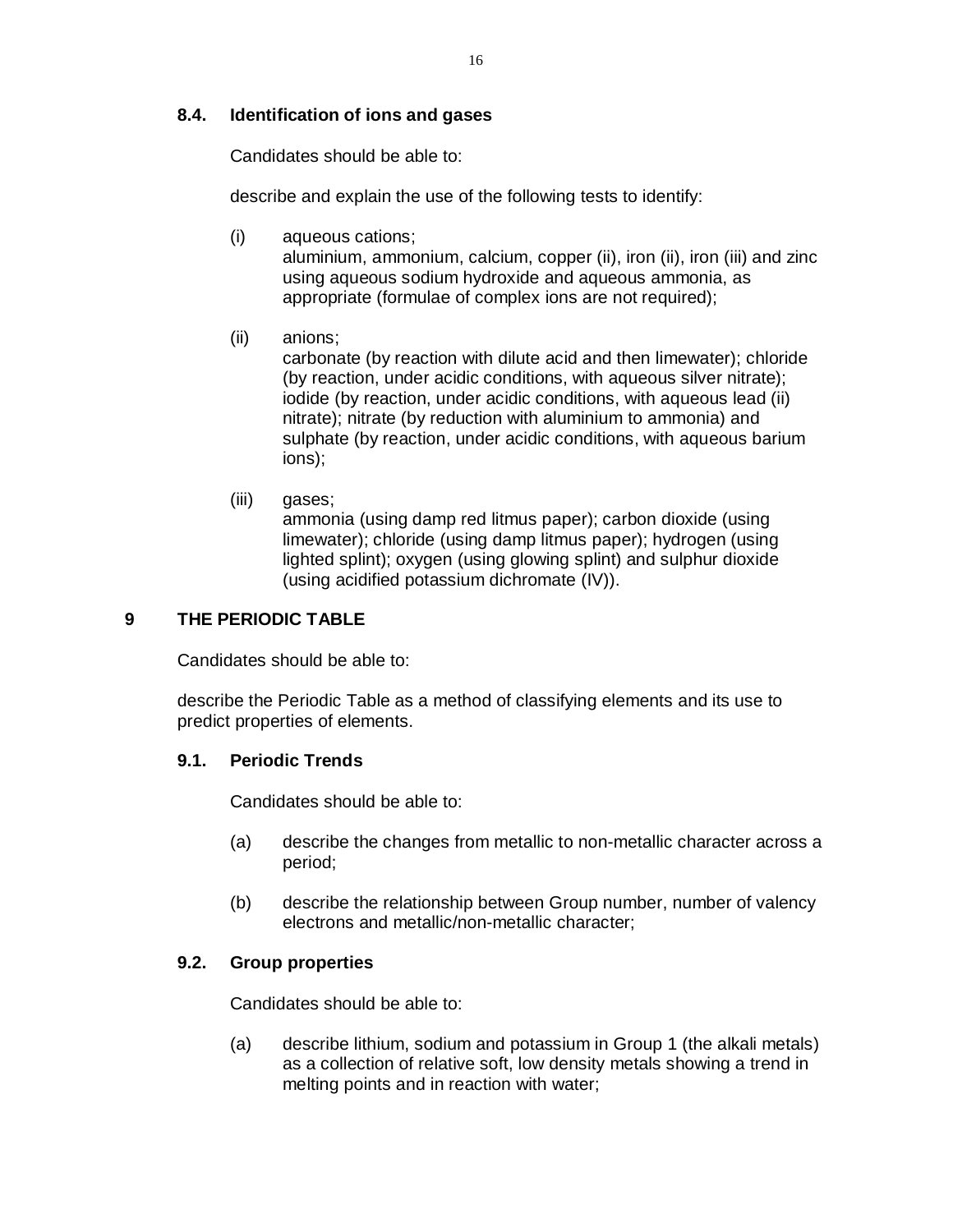- (b) predict the properties of elements in Group 1, given data, where appropriate;
- (c) describe chlorine, bromine and iodine in Group VII (the halogens) as a collection of diatomic non-metals showing a trend in colour, state and their displacement reactions with other halide ions;
- (d) predict the properties of elements in Group VII, given data, where appropriate;
- (e) identify trends in other Groups given information about the elements concerned;

#### **9.3. Noble gases**

Candidates should be able to:

- (a) describe the noble gases as being uncreative;
- (b) describe the uses of the noble gases in providing an inert atmosphere, e.g. argon in lamps; helium for filling balloons;

## **10 METALS**

#### **10.1. Properties of metals**

#### **10.2. Reactivity series**

- (a) place calcium, copper, (hydrogen), iron, magnesium, potassium, silver, sodium and zinc in order to reactivity by reference to:
	- (i) the reactions, if any, of the metals with water or steam, dilute hydrochloric acid;
	- (ii) the reduction, if any, of their oxides with carbon and with oxygen;
- (b) describe the reactivity series as related to the tendency of a metal to form its positive ion, illustrated by its reaction with:
	- (i) the aqueous ions of the other listed metals;
	- (ii) the oxides of the other listed metals;
- (c) describe the action of heat on the carbonates of the listed metals
- (d) account of the apparent unreactivity of aluminium in terms of the presence of an oxide layer which adheres to the metal;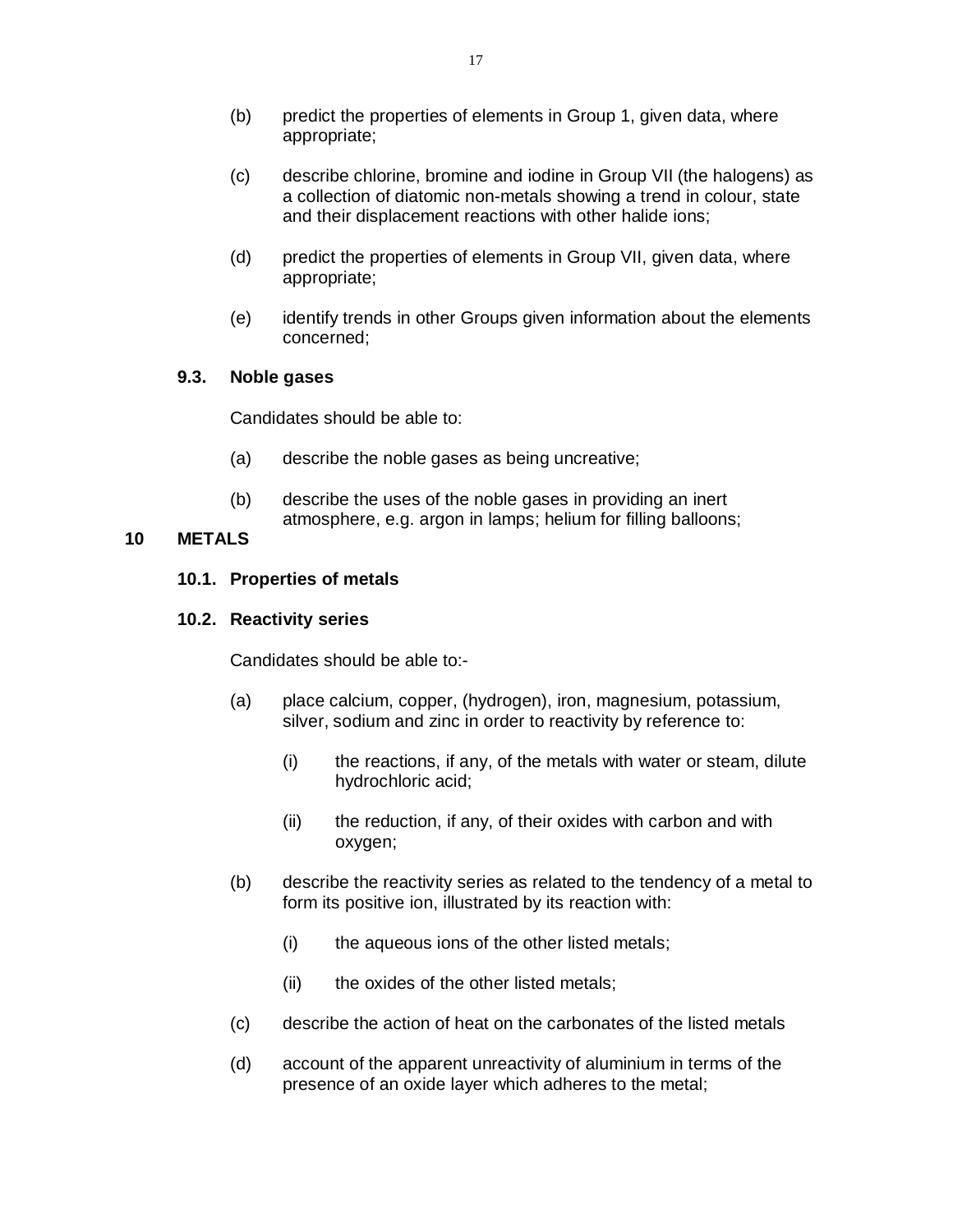(e) deduce an order or reactivity from a given set of experimental results.

## **10.3. Extraction and uses of metals**

Candidates should be able to:

- (a) describe the ease of obtaining metals from their ores by relating the elements the reactivity series;
- (b) describe the essential reactions in the extraction of iron from haematite in the blast furnace;
- (c) describe the ideas of changing the properties of iron by the controlled use of additives to form alloys called steels;
- (d) state the use of mild steel (car bodies and machinery) and stainless steel (chemical plant and cutlery)
- (e) describe, in outline, the extraction of aluminium from pure aluminium oxide;
- (f) state the uses of aluminium: in the manufacture of aircraft because of it strength and low density;
- (g) state the uses of zinc fro galvanising and for making brass (with copper);
- (h) state the uses of copper related to its properties, e.g. electrical wiring.

#### **11 NON-METALS**

#### **11.1. Hydrogen**

- (a) describe the formation of hydrogen as a product of the reaction between:-
	- (i) reactive metals and water;
	- (ii) metals and acids.
- (b) describe the formation of hydrogen as a product of electrolysis of certain aqueous solutions related to the ions present and their position in the reactivity series;
- (c) describe, in outline, the manufacture of hydrogen from the reaction between methane and steam;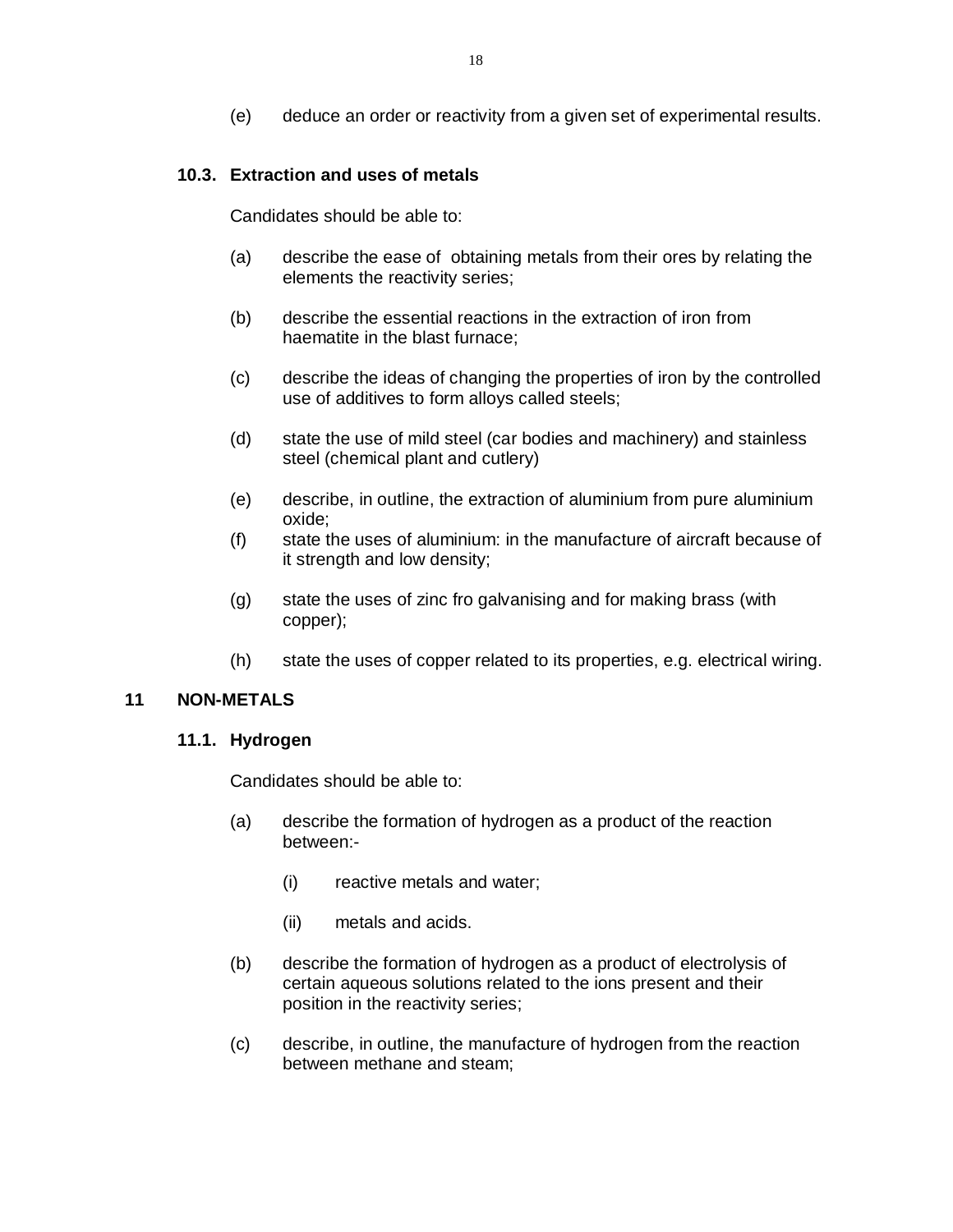- (d) state the uses of hydrogen in the manufacture of ammonia, and of margarine from unsaturated vegetable oils, and as a fuel in rockets;
- (e) describe, in outline, he purification of the water supply in terms of filtration and chlorination;
- (f) state some of the uses of water in industry and in the home;
- (g) describe a chemical test for water.

## **11.2. Oxygen**

- (a) describe, in simple terms, the ideas of respiration, combustion and rusting;
- (b) describe the volume composition of clean air in terms of 79% nitrogen, 20% oxygen, with the remainder being noble gases (with argon as the main constituent), carbon dioxide and variable amounts of water vapour;
- (c) name common pollutants of air (carbon monoxide, sulphur dioxide, oxides of nitrogen, e.g.  $NO<sub>2</sub>$ , and led compounds);
- (d) state the source of each of these pollutants:
	- (i) carbon monoxide from the incomplete combustion of carbon containing substances;
	- (ii) sulphur dioxide from the combustion of fossil fuels which contain sulphur compounds (leading to 'acid rain');
	- (iii) oxides of nitrogen and lead compounds from car exhausts;
- (e) state the adverse effect of acidic pollutants on buildings and plants, and of carbon monoxide;
- (f) describe the separation of oxygen and nitrogen from liquid air by fractional distillation;
- (g) name the uses of oxygen in making steel, oxygen tents in hospitals, and with acetylene ( hydrocarbon) in welding;
- (h) describe paint and other coatings, including galvanising, as methods of rust prevention;
- (i) describe sacrificial protection in terms of the reactivity series of metals.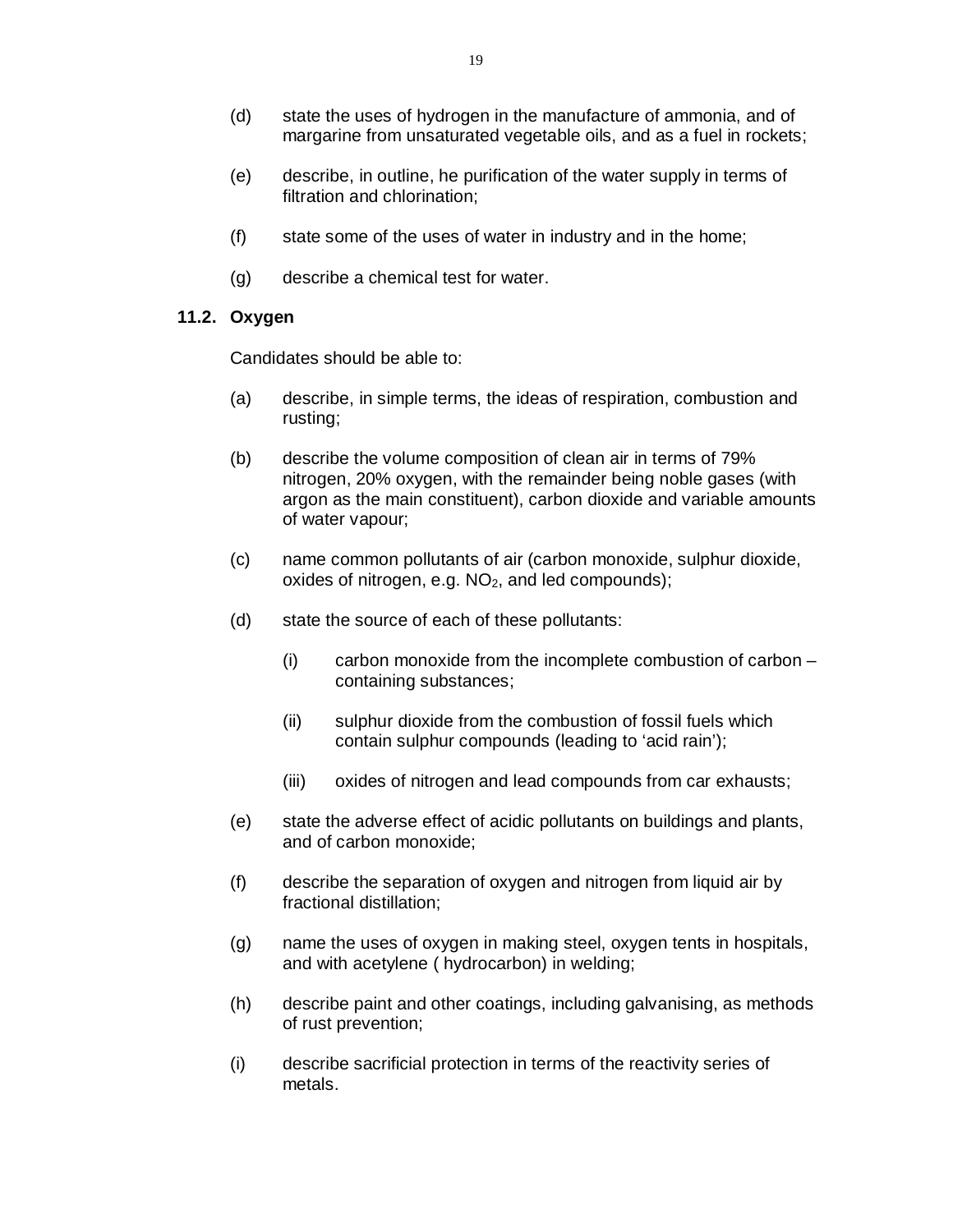## **11.3. Nitrogen**

Candidates should be able to:

- (a) state the use of nitrogen in the manufacture of ammonia;
- (b) describe the essential conditions for the manufacture of ammonia by the Harber process;
- (c) describe the displacement of ammonia from its salts;
- (d) state the need for nitrogen, phosphorus and potassium compounds in plant life;
- (e) name the uses of ammonia in the manufacture of fertilisers such as ammonium sulphate and nitrate;

## **11.4. Sulphur**

Candidates should be able to:

- (a) state the uses of sulphur dioxide as a bleach in the manufacture of wood pulp for papers; as a food preservative (by killing bacteria);
- (b) describe the manufacture of sulphuric acid as a typical acid from sulphur by the Contact process;
- (c) describe the properties of dilute sulphuric acid;
- (d) state the uses of sulphuric acid as in the manufacture of detergents and fertilisers.

#### **11.5. Chlorine**

Candidates should be able to:

- (a) name some sources of sodium chloride;
- (b) describe the importance of sodium chloride as a source for chlorine and sodium hydroxide;
- (c) state the main uses of chlorine in sterilising water; manufacturing plastics, e.g. pvc; making domestic bleaches.

## **11.6. Silicon**

Candidates should be able to:

(a) describe silicon as a common element in most rocks (being combined with oxygen);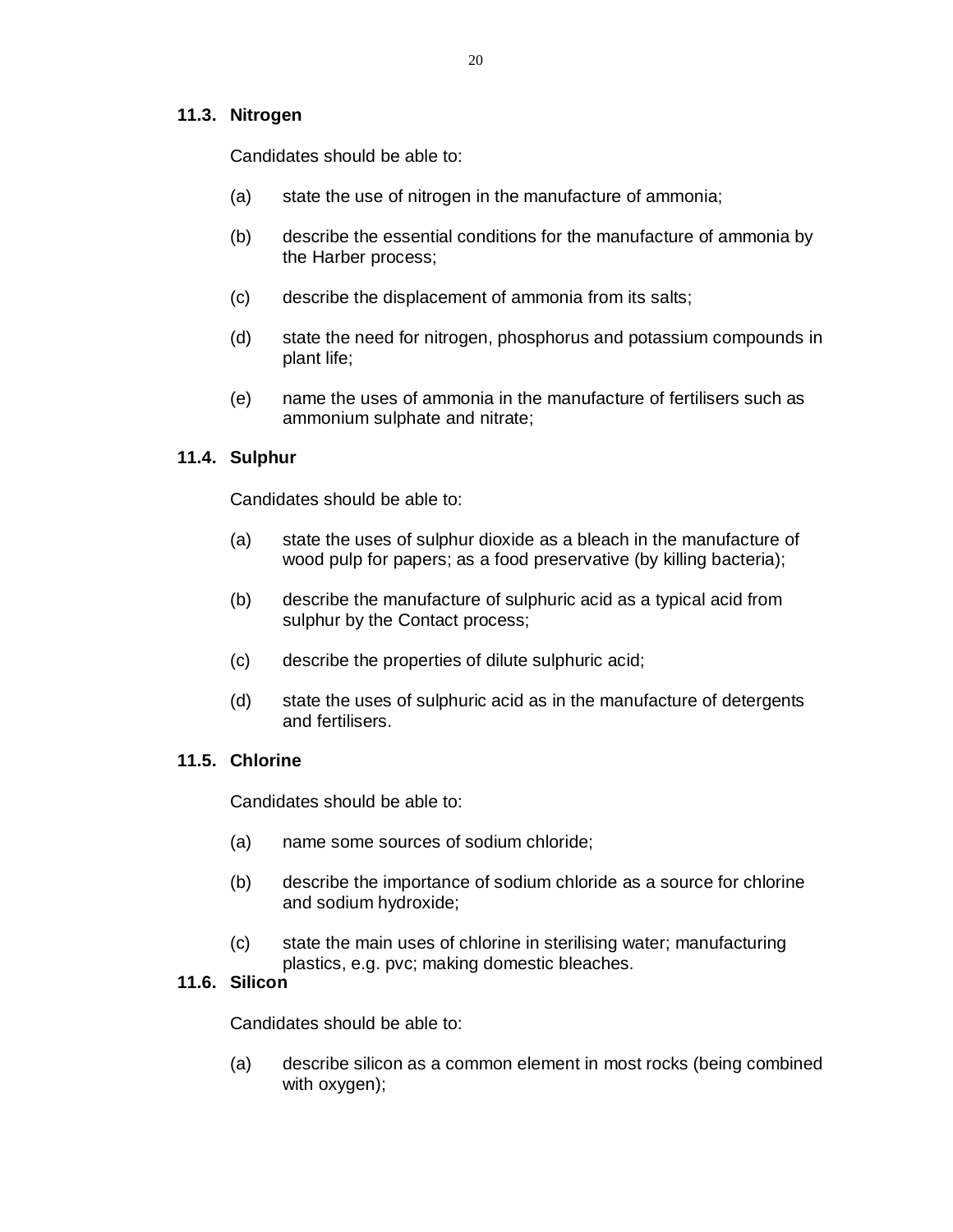- (i) as silicon (IV) oxide (silicon dioxide), e.g. quartz
- (ii) as complex silicates, e.g. mica
- (b) describe sand as impure form of silicon (IV) oxide;
- (c) state the use of sand in making glass (a mixture of silicates) and as a source of silicon (by reduction);
- (d) state the uses of silicon in semiconductors (for electronics) and for making silicones, their structure being represented as:



- (e) state that different silicones are able to exist as oils, waxes or plastics
- (f) explain the fire resistance o a silicone plastic to the nature of the combustion product and compare this to carbon-based polymers;

#### **11.7. Carbon and carbonates**

- (a) name the allotropes of carbon as graphite and diamond
- (b) state use of relate their structures to the uses of graphite e.g. as a lubricant and diamond in cutting
- (c) describe the manufacture of lime (calcium oxide) from calcium carbonate (limestone) in terms of the chemical reaction involved
- (d) state some uses of lime and slaked lime as in treating acidic soil and neutralizing acidic industrial waste products
- (e) state the uses of calcium carbonate in the manufacture of iron, glass and of cement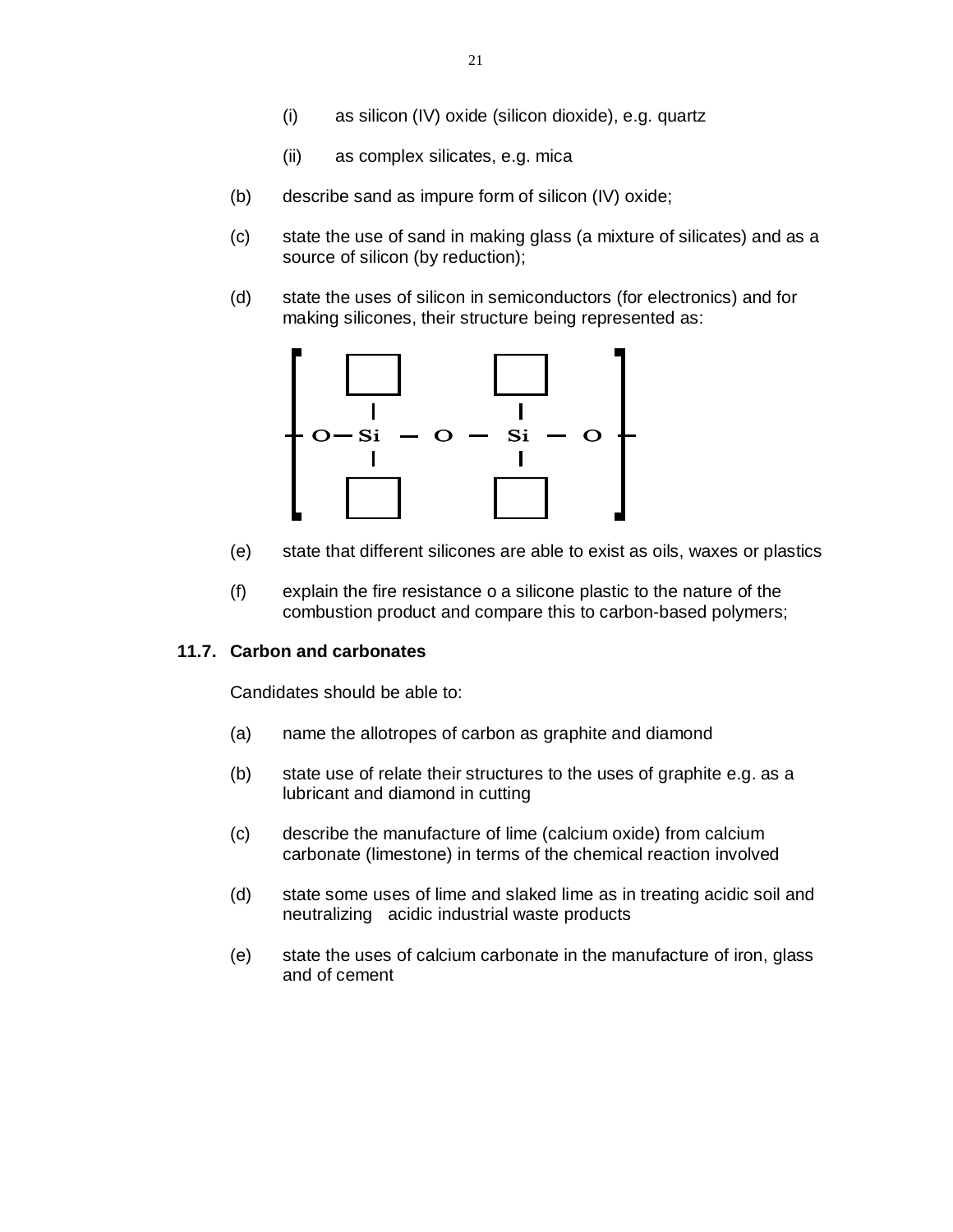## **12 ORGANIC CHEMISTRY**

#### **12.1. Name of compounds**

Candidates should be able to:

- (a) name, and draw the structure of, the unbranched alkanes, alkenes (not *cis-trans*), alcohols and acids containing up to four carbon atoms per molecule and the products of the reactions stated in Sections 12.4 to 12.6
- (b) state the type of compound present, given a chemical name ending in –ane, -ene, -ol, -oic acid, or given a molecular structure.

#### **12.2. Fuels**

Candidates should be able to:

- (a) name natural gas and petroleum as sources of fuels;
- (b) name methane as the main constituent of natural gas;
- (c) describe petroleum as a mixture of hydrocarbons and its separation into useful fraction b fractional distillation;
- (d) name the uses of the fractions: petrol (gasoline) fraction for fuel in cars; paraffin (kerosene) fraction for oil stoves and aircraft fuel for fuel in diesel engines: lubricating fraction for lubricants and making waxes and polishes: bitumen for making roads.

#### **12.3. Homologous series**

Candidates should be able to:

- (a) describe the general characteristics of a homologous series
- (b) describe and identify (given molecular structures) isomerism.

#### **12.4. Alkanes**

- (a) describe the properties of alkenes (exemplified by methane) as being generally unreactive expect in terms of burning and substitution by chlorine;
- (b) draw the structures of branched and unbranched alkanes containing four or five carbon atoms per molecule.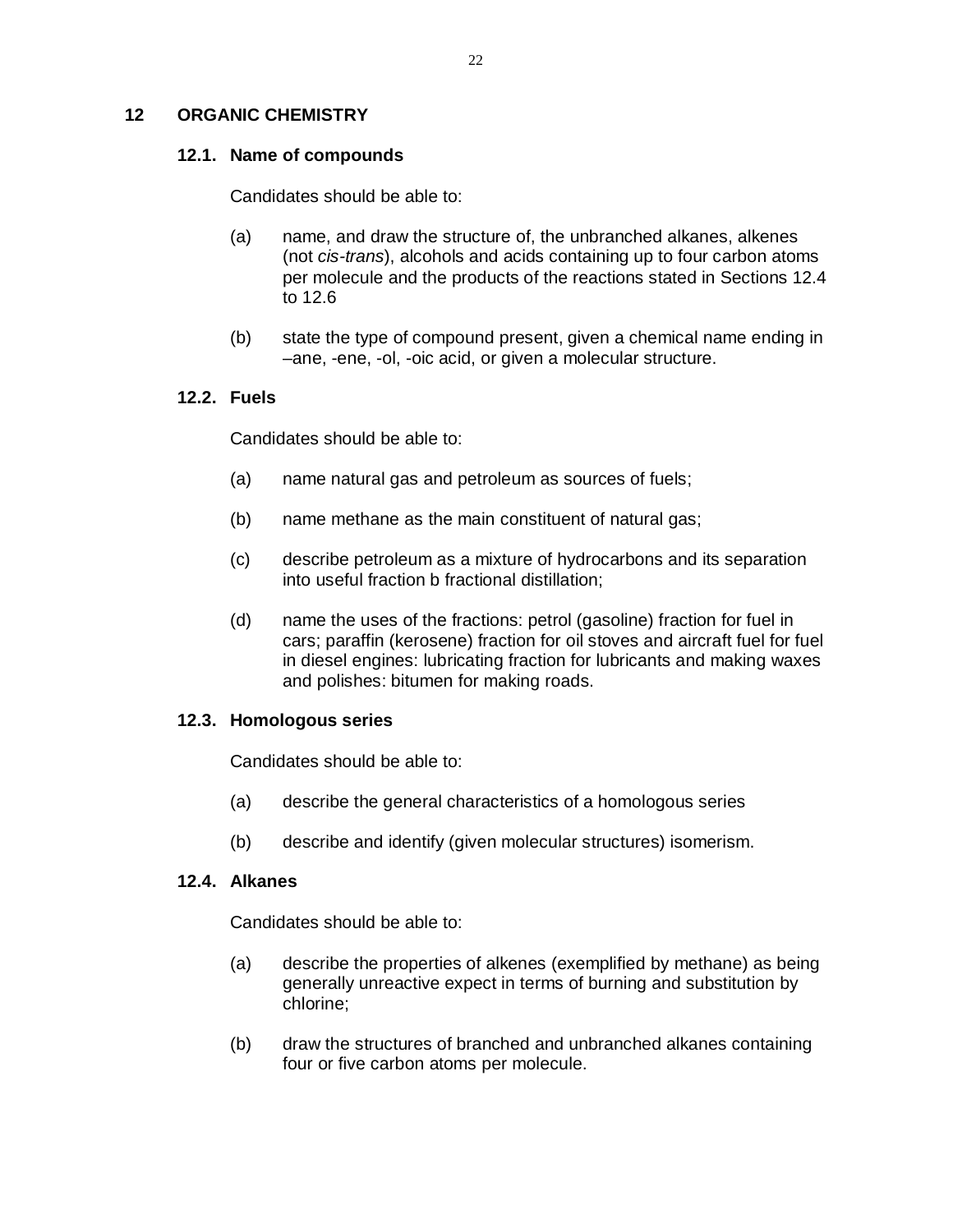#### **12.5. Alkenes**

Candidates should be able to:

- (a) describe the manufacture of alkenes and of hydrogen by cracking;
- (b) describe the properties of alkenes in terms of burning; polymerisation; addition reactions with bromine, steam and hydrogen (margarine manufacture, considered as the addition of hydrogen to unsaturated vegetable oils in order to give a solid product);
- (c) distinguish between saturated and unsaturated hydrocarbons from molecular structures; by using aqueous bromine;
- (d) describe the formation of poly(ethene) as an example of addition polymerisation of monomer units;
- (e) name some uses of poly(ethene) as a typical plastic, e.g. plastic bags.

#### **12.6. Alcohol**

Candidates should be able to:

- (a) describe the formation of ethanol by fermentation and by the catalytic addition of steam to ethane;
- (b) describe the properties of ethanol in terms of burning and of oxidation;
- (c) name the uses of ethanol as a solvent; as a fuel.

## **12.7. Acids**

- (a) describe the formation of ethanoic acid by the oxidation of ethanol by
	- (i) the action of atmospheric oxygen
	- (ii) acidified potassium dichromate (VI)
- (b) describe ethanoic acid as an acid
- (c) describe the reaction of ethanoic acid ethanol to give an ester (ethyl ethanoate)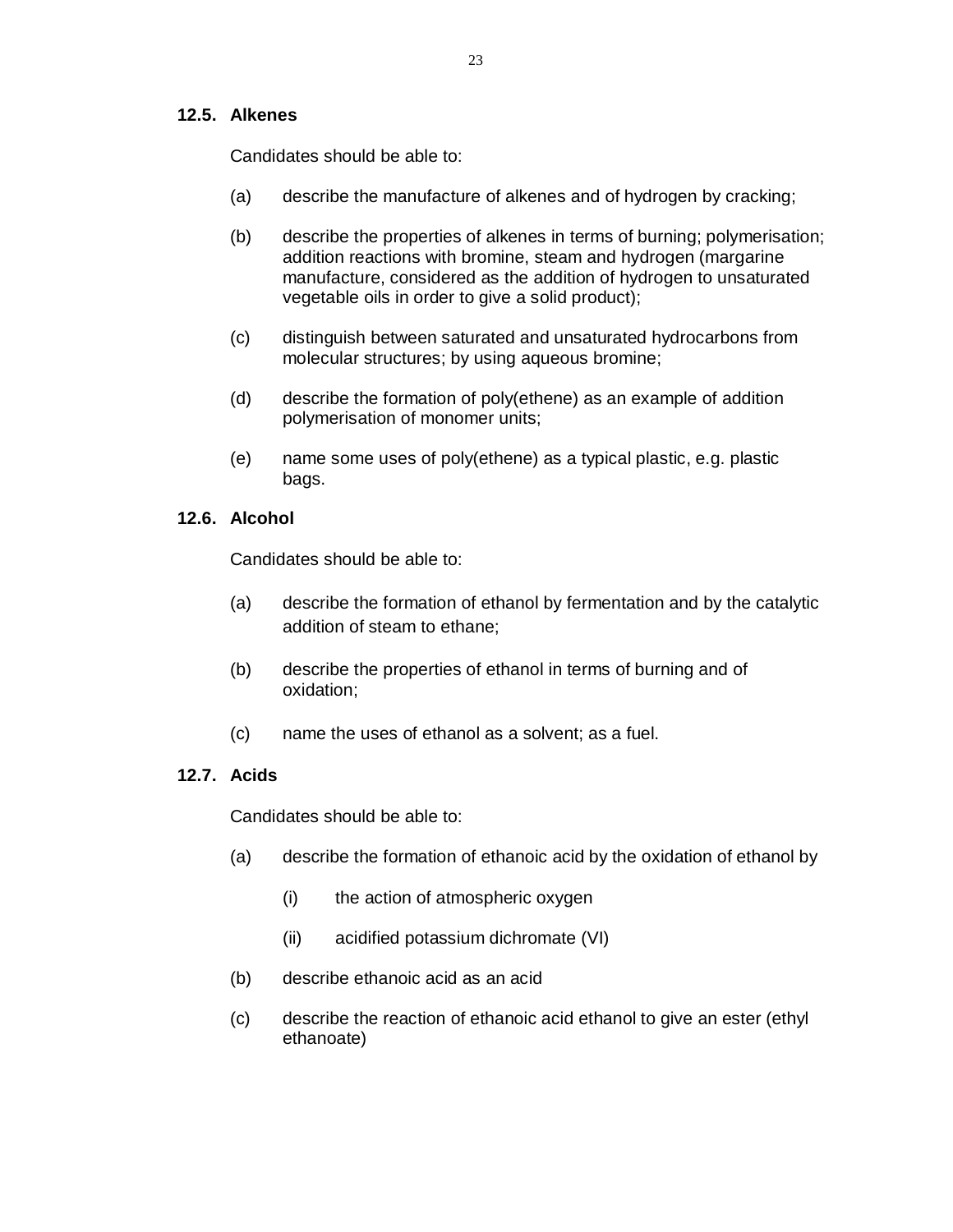#### **12.8. Macromolecules**

Candidates should be able to:

Describe macromolecules in terms of large molecules built up form small units, different macromolecules having different units and/or different linkages.

## **12.8. (a) Synthetic Polymers**

Candidates should be able to:

- (i) deduce the structure of the polymer product from a given alkene and vice versa
- (ii) describe the formation of nylon (a polyamide) and *Terylene (*a polyester) by condensation polymerization, the structure of nylon being represented as:



and the structure of *Terylene* as



(details of manufacture and mechanism of these polymerization are **not** required)

- (iii) name some typical uses of man-made fibres such as nylon and Terylene, e.g. clothing
- (iv) describe the pollution problems caused by non-biodegradable plastics

#### **12.8. (b) Natural macromolecules**

- (i) name proteins, fats and carbohydrates as the main constituents of food
- (ii) describe proteins as possessing the same (amide) linkages as nylon but with different units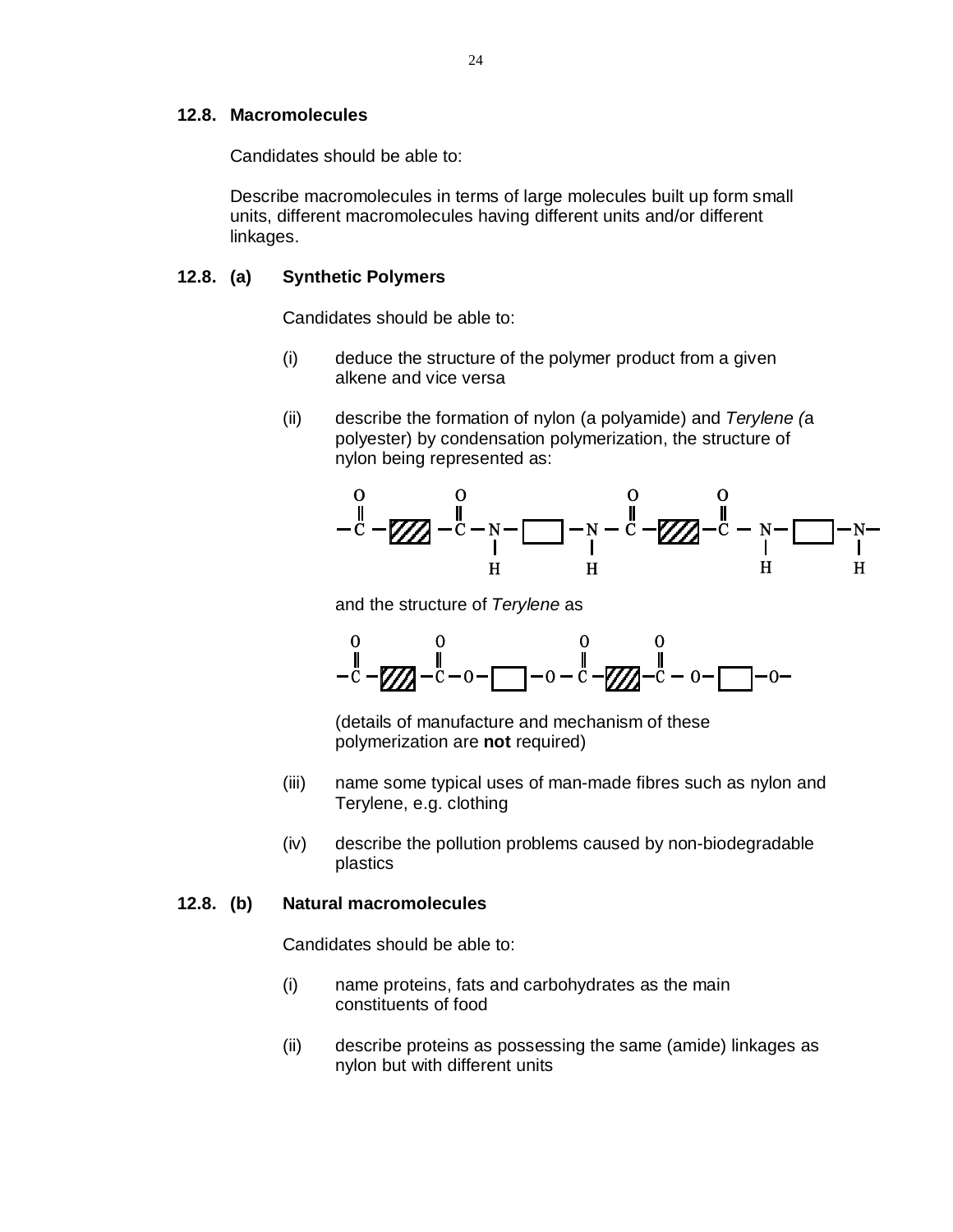- (iii) describe the hydrolysis of protein to amino acids (structures and names not required)
- (iv) describe fats (and vegetable oils) as esters possessing the same linkages as Terylene but with different structures
- (v) describe soap as a product of hydrolysis of fat
- (vi) describe the carbohydrate starch as a macromolecule represented as:



being formed by the condensation polymerization of smaller carbohydrate units called sugars, represented as



- (vii) describe the acid hydrolysis of carbohydrates such as starch to given simple sugars
- (viii) describe the fermentation of simple sugars to produce ethanol (and carbon dioxide) (Candidates will not be expected to give the molecular formulae of sugars)
- (ix) describe, in outline, the uses of chromatography in separating and identifying the products of hydrolysis of carbohydrates and proteins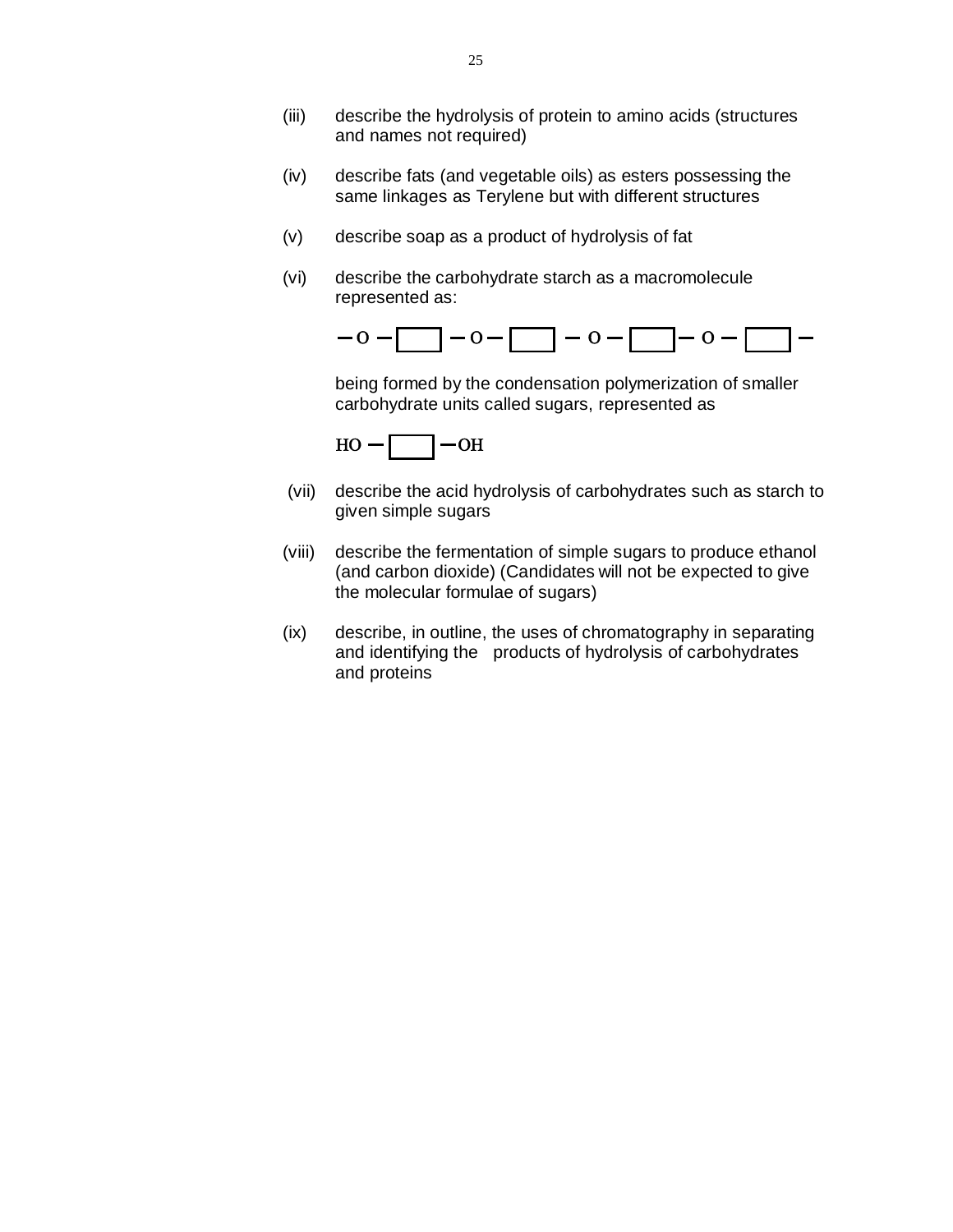## **MATHEMATICAL REQUIREMENTS**

Calculators may be used in all papers of the examination, provided they are in accordance with the regulations stated in the "ZIMSEC Handbook for Centres" (General Certificate of Education).

- 1 add, subtract, multiply and divide;
- 2 use averages, decimals;
- 3 recognise and use standard notation;
- 4 use direct and inverse proportion
- 5 use positive, whole number indices;
- 6 draw charts and graphs;
- 7 interpret charts and graphs;
- 8 select suitable scales and axes for graphs;
- 9 make appropriate evaluations of numerical expressions;
- 10 recognise and use the relationship between length, surface area and volume, and their units on metric scales;
- 11 solve equations of the form  $x = yz$  for any one term when the other two are known;
- 12 comprehend and use the symbols/notations  $\lt$ ,  $\gt$ ,  $\approx$ ,  $/$ ,  $\alpha$ ;
- 13 comprehend how to handle numerical work so that significant figures are neither lost unnecessarily nor used beyond what is justified.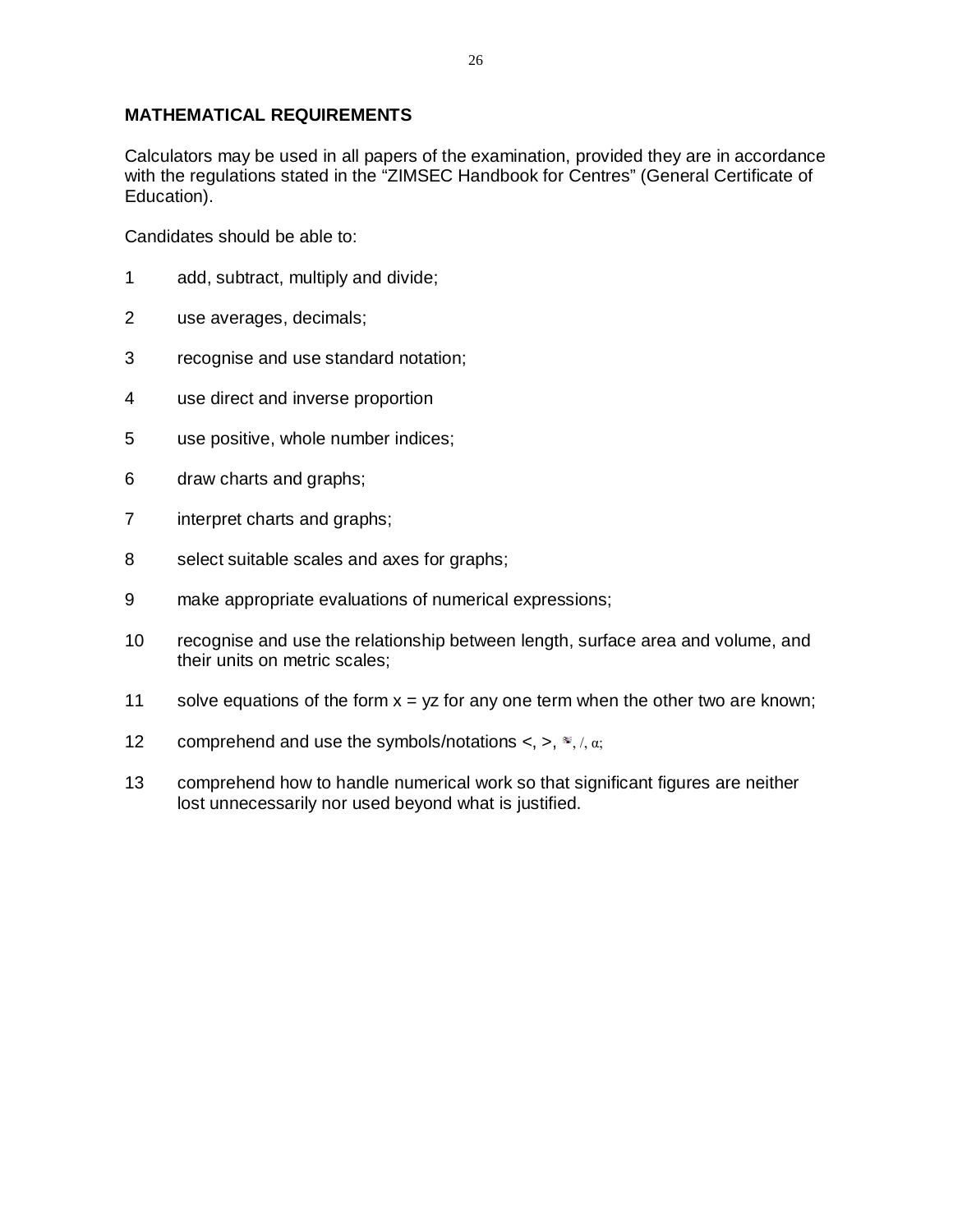## **DATA SHEET The Periodic Table of the Elements**



The volume of any mole of any gas is 24dm<sup>3</sup> at room temperature and pressure (r.t.p.)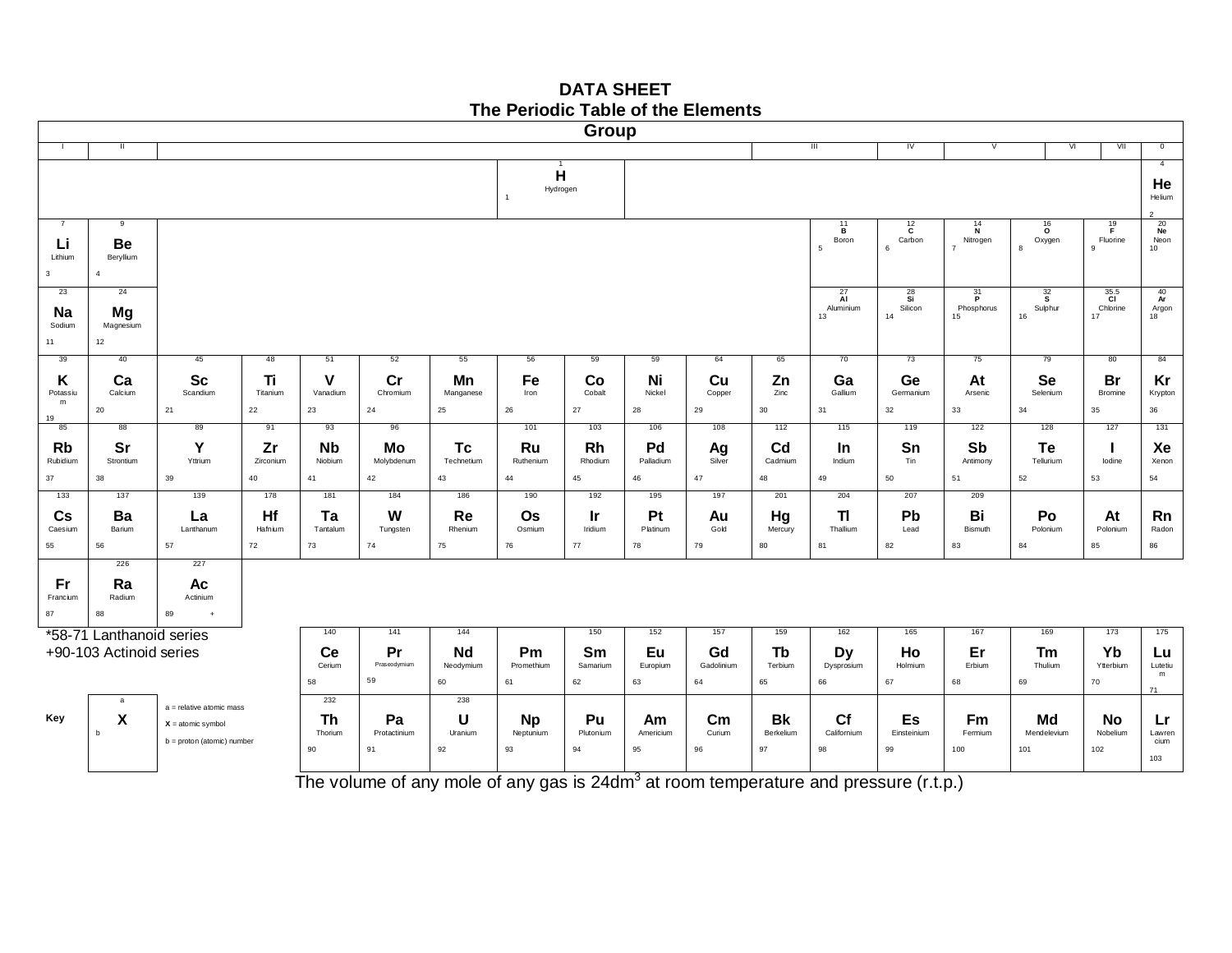#### **Practical Syllabus for Paper 5071/3**

The questions in the practical paper may include:

(a) a volumetric analysis problem, based on one set of titrations.

A knowledge of acid/alkali titrations using methyl orange or screened methyl orange will be assumed. Simple titrations involving other reagents may be set but full instructions and other necessary information will be given.

- (b) an experiment that may involve the determination of some quantity, e.g. a temperature change or the rate of a reaction. Such experiments will depend on the use of usual laboratory apparatus.
- (c) an observational problem in which the candidate will be asked to investigate, by specified experiments, an unknown substance or mixture. The exercise may include simple chromatography, tests for oxidizing and reducing agents and filtration.

Systematic analysis will **not** be required but it will be assumed that candidates will be familiar with the reactions of the following cations with aqueous sodium hydroxide and aqueous ammonia (aluminium, ammonium, calcium, copper, iron (II), iron (III) and inc), and with the tests for the anions (carbonate, chloride, iodine, nitrate, and sulphate) and gases (ammonium, carbon dioxide, chlorine, hydrogen, oxygen and sulphur dioxide) as detailed in the qualitative analysis notes which will be included with the question paper and are reproduced on page 30.

Exercise involving organic substances and ions not on the list above may be set but candidates will only be required to record observations and to draw general conclusions.

Candidates are **not** allowed to refer to note books, text books or nay other information in the Practical Examination.

Candidates may also be required to carry out simple calculations as detailed in the theory syllabus.

#### **Practical Techniques for 5071/3**

The following notes are intended to give schools and candidates an indication of the accuracy that is expected in quantitative exercises and general instructions for qualitative exercises.

- (a) Candidates should normally record burette readings to the nearest 0.05 $cm<sup>3</sup>$ and they should ensure that they have carried out a sufficient number of titrations, e.g. in an experiment with a good end-point, two titres within 0.2cm<sup>3</sup>.
- (b) Candidates should normally record: temperature readings to the nearer 0.1°C time to the nearest second.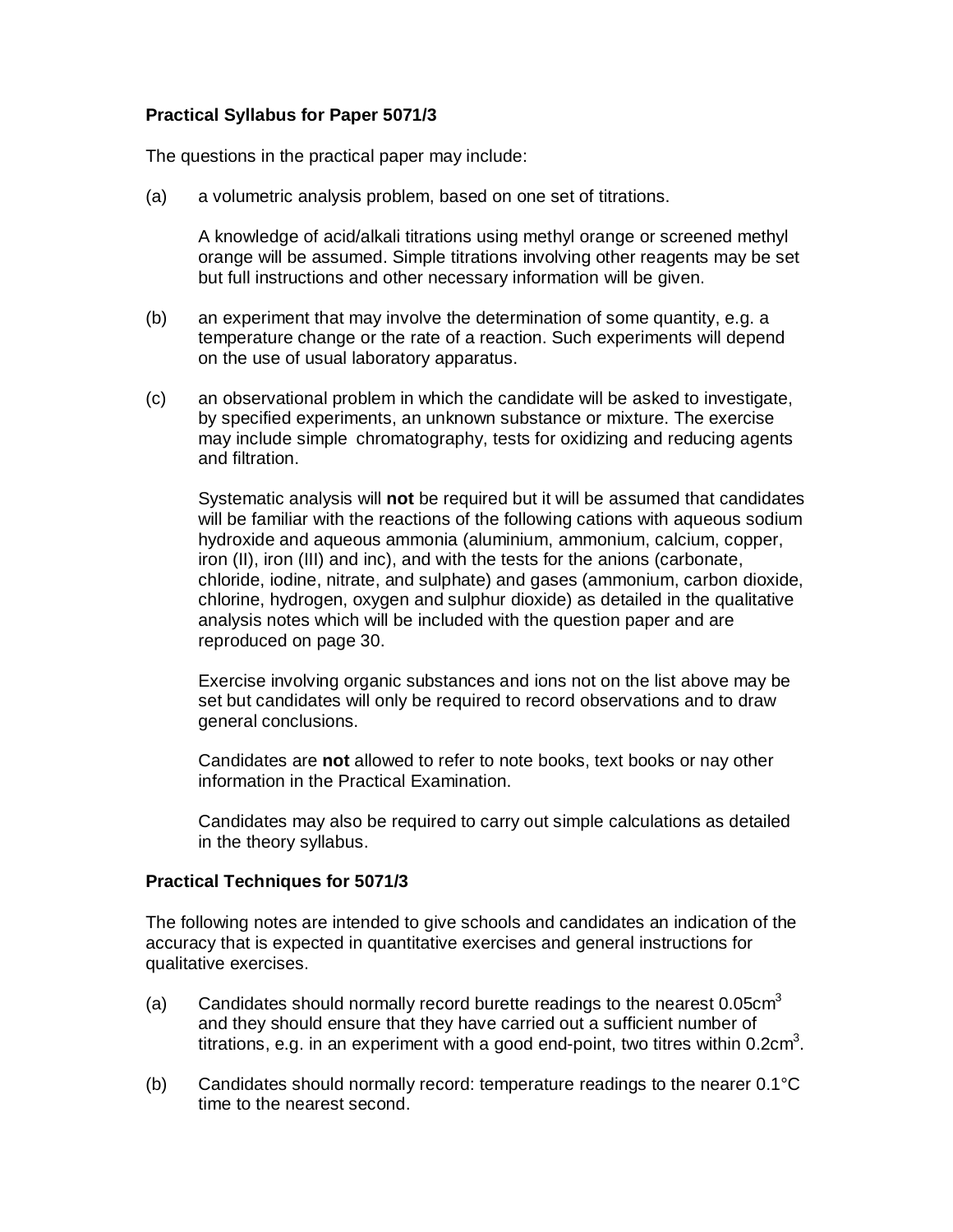(c) In qualitative exercises candidates should use approximately 1cm depth of a solution (1-2 $cm<sup>3</sup>$ ) for each test and add reagents slowly, ensuring good mixing, until no further change is seen. Candidates should indicate at what stage a change occurs. Answers should include details of colour changes and precipitates formed and the names and chemical tests for any gases evolved. Equations are **not** required and marks for deductions or conclusions can only be gained if the appropriate observations are recorded.

## **Apparatus List for 5071/3**

This list given below has been drawn up in order to give guidance to schools concerning the apparatus that is expected to be generally available for examination purposed. The list is not intended to be exhaustive; in particular, items (such as Bunsen burners, tripods) that are commonly regarded as standard equipment in a chemical laboratory are not included. The rate of allocation is 'per candidate'.

One burette, 50cm<sup>3</sup> One pipette, 25cm<sup>3</sup> A pipette filler Two conical flasks within the range 150cm $^3$  to 250cm $^3$ A measuring cyclinder, 50cm $^3$  or 25cm $^3$ A filter funnel A beaker, squat form with lip:  $250 \text{cm}^3$ A thermometer, -10°C to +110°C at 0.2°C A polystyrene, or other plastic beaker of approximate capacity 150cm<sup>3</sup> Clocks (or wall-clock) to measure to an accuracy of about 1 s. (Where clocks are specified, candidates may use their own wrist watch if they prefer) Wash bottle Test tubes (some of which should be Pyrex or hard glass), approximately 125mm x 16mm Boiling tubes, approximately 150mm x 25mm Stirring rod

#### **Reagents List for 5017/3**

This list given below has been drawn up in order to give guidance to schools concerning the standard reagents that are expected to be generally available or examination purposes. The list is not intended to be exhaustive and the 'Instruction to Supervisors' issued several weeks in advance of the examination will give a full list of all the reagents that are required for each practical examination. These Instructions also contain advice about colour blind candidates.

Aqueous sodium hydroxide (approximately 1.0 mol dm $3$ ) Aqueous ammonia (approximately 1.0 mol dm<sup>-3</sup>)

Hydrocloric acid (approximately 1.0 mol dm $3$ ) Nitric acid (approximately 1.0 mol dm<sup>-3</sup>) Sulphuric acid (approximately 0.5 mol dm<sup>-3</sup>)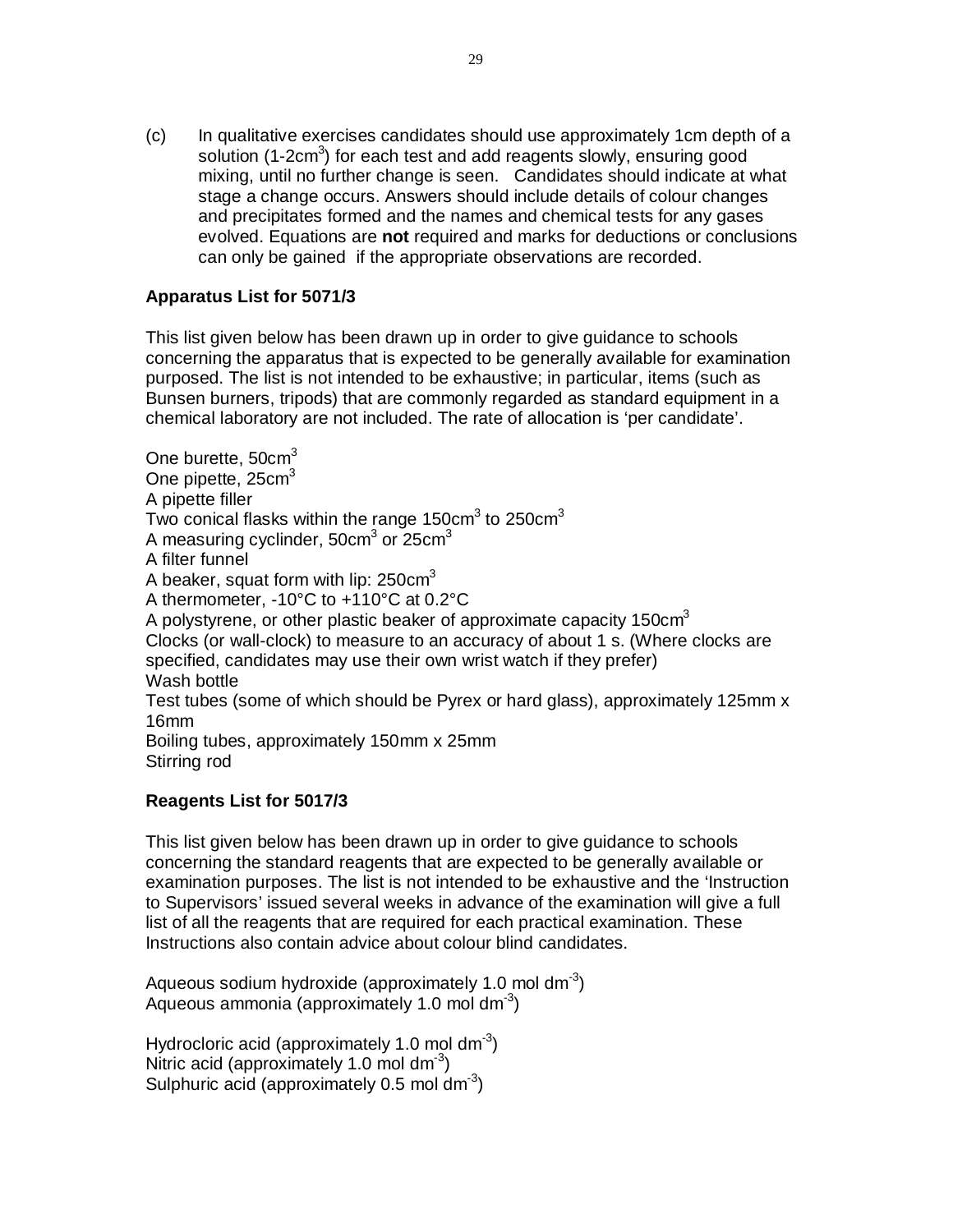Aqueous silver nitrate (approximately 0.05 mol dm<sup>-3</sup>) Aqueous barium nitrate or aqueous barium chloride (approximately 2.0 mol dm<sup>-3</sup>) Aqueous lead (II) nitrate (approximately 2.0 mol dm<sup>-3</sup>) Limewater (a saturated solution of calcium hydroxide) Aqueous potassium dichromate (VI) (approximately 0.1 mol dm<sup>-3</sup>) Aqueous potassium manganate (VII) (approximately 0.02 mol dm<sup>-3</sup>) Aqueous potassium iodine (approximately 0.1 mol dm<sup>-3</sup>)

#### Aluminium foil

Red and blue litmus paper or Universal Indicator paper Supervisors are reminded of their responsibilities of supplying the Examiners with the information specified in the Instructions. Failure to supply such information may cause candidates to be unavoidably penalised.

Te attention of Centres is drawn to the Handbooks for Centres which contain a section on science Syllabuses which includes information about arrangements for practical examinations.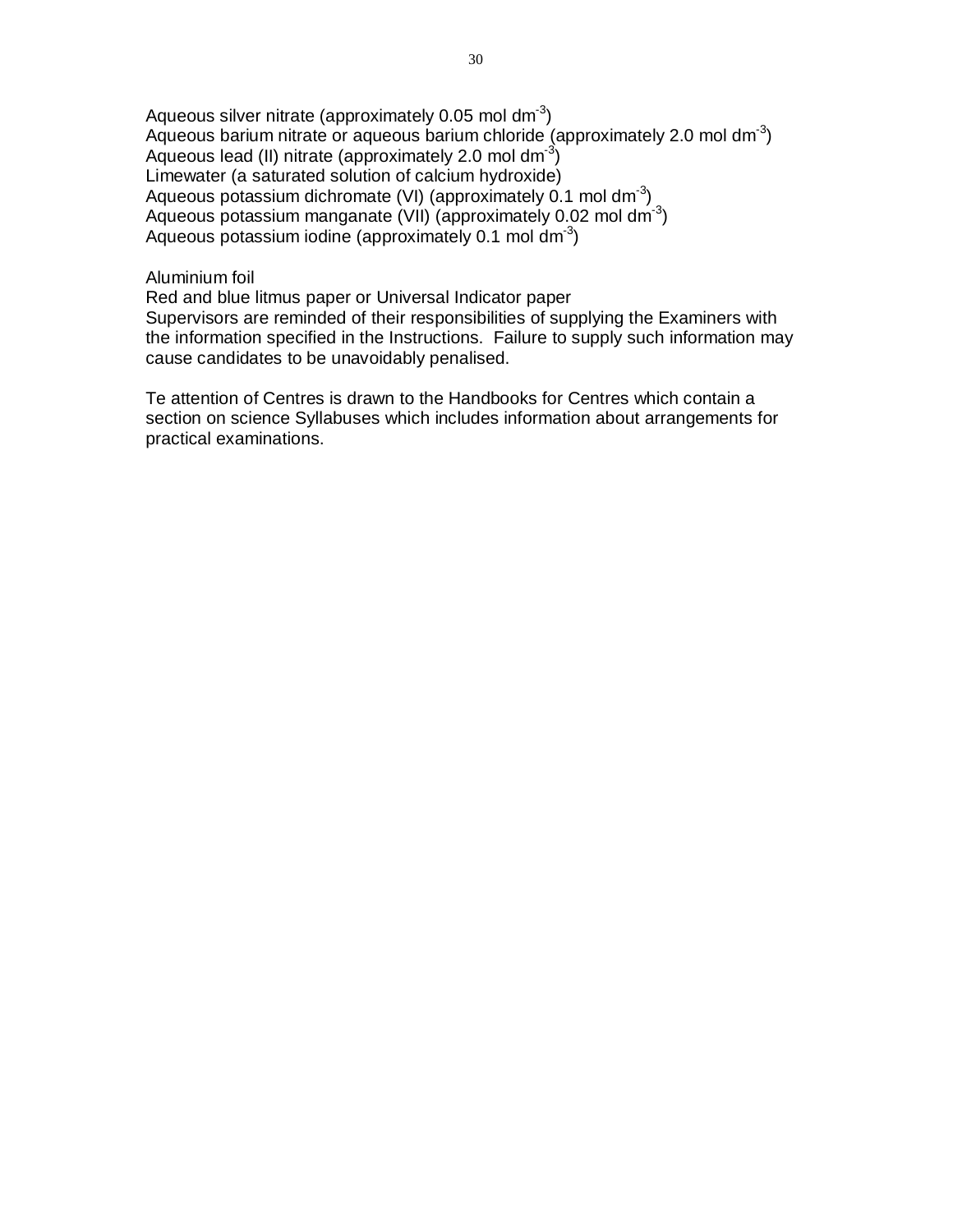# **QUALITATIVE ANALYSIS NOTES (5071/3)**

## **Tests for anions**

| anion                              | test                                             | test result                               |
|------------------------------------|--------------------------------------------------|-------------------------------------------|
| Carbonate $(CO_{\mathbb{R}}^{2-})$ | add dilute acid                                  | effervescence, carbon<br>dioxide produced |
| Chloride $(CI^-)$                  | acidify with dilute nitric acid, then add        | white ppt                                 |
| [in solution]                      | aqueous silver nitrate                           |                                           |
| iodine $(I^-)$                     | acidify with dilute nitric acid, then add        | yellow ppt                                |
| [in solution]                      | aqueous lead (ii) nitrate                        |                                           |
| nitrate $(NO_{\rm s})$             | add aqueous sodium hydroxide then                | ammonia produced                          |
| [in solution]                      | aluminium foil; warm carefully/dervada's alloy   |                                           |
| sulphate (soz-)                    | acidify with dilute nitric acid then add aqueous | white ppt                                 |
| [in solution]                      | barium nitrate                                   |                                           |

## **Tests for aqueous cations**

| cation                 | effect of aqueous sodium hydroxide     | effect of aqueous        |
|------------------------|----------------------------------------|--------------------------|
|                        |                                        | ammonia                  |
| aluminium $(M^{2+})$   | white ppt., soluble in excess giving a | white ppt., insoluble in |
|                        | colourless solution                    | excess                   |
| ammonium $(NH_a^+)$    | ammonia produced on warming            |                          |
| calcium $(Ca^{2+})$    | white ppt., insoluble in excess        | no ppt                   |
| copper $(Cu^{2+})$     | light blue ppt., insoluble in excess   | light blue ppt., soluble |
|                        |                                        | in excess giving a dark  |
|                        |                                        | blue solution            |
| iron (ii) $(Fe^{2+})$  | green ppt., insoluble in excess        | green ppt., insoluble in |
|                        |                                        | excess                   |
| iron (iii) $(Fe^{2+})$ | red-brown ppt., insoluble in excess    | red-brown ppt.,          |
|                        |                                        | insoluble in excess      |
| zinc $(2n^{2+})$       | white ppt., soluble in excess giving a | white ppt., soluble in   |
|                        | colourless solution                    | excess giving a          |
|                        |                                        | colourless solution      |

# **Tests for aqueous cations**

| gas                       | test and test results                   |
|---------------------------|-----------------------------------------|
| ammonia(NH <sub>3</sub> ) | turns damp red litmus paper blue        |
| carbon dioxide $(CO2)$    | turns limewater milky                   |
| chlorine $(Cl2)$          | bleaches damp litmus paper              |
| hydrogen $(H2)$           | "pops" with a lighted splint            |
| oxygen $(O_2)$            | relights a glowing splint               |
| sulphur dioxide $(SO2)$   | Turns aqueous potassium dichromate (VI) |
|                           | from orange to green                    |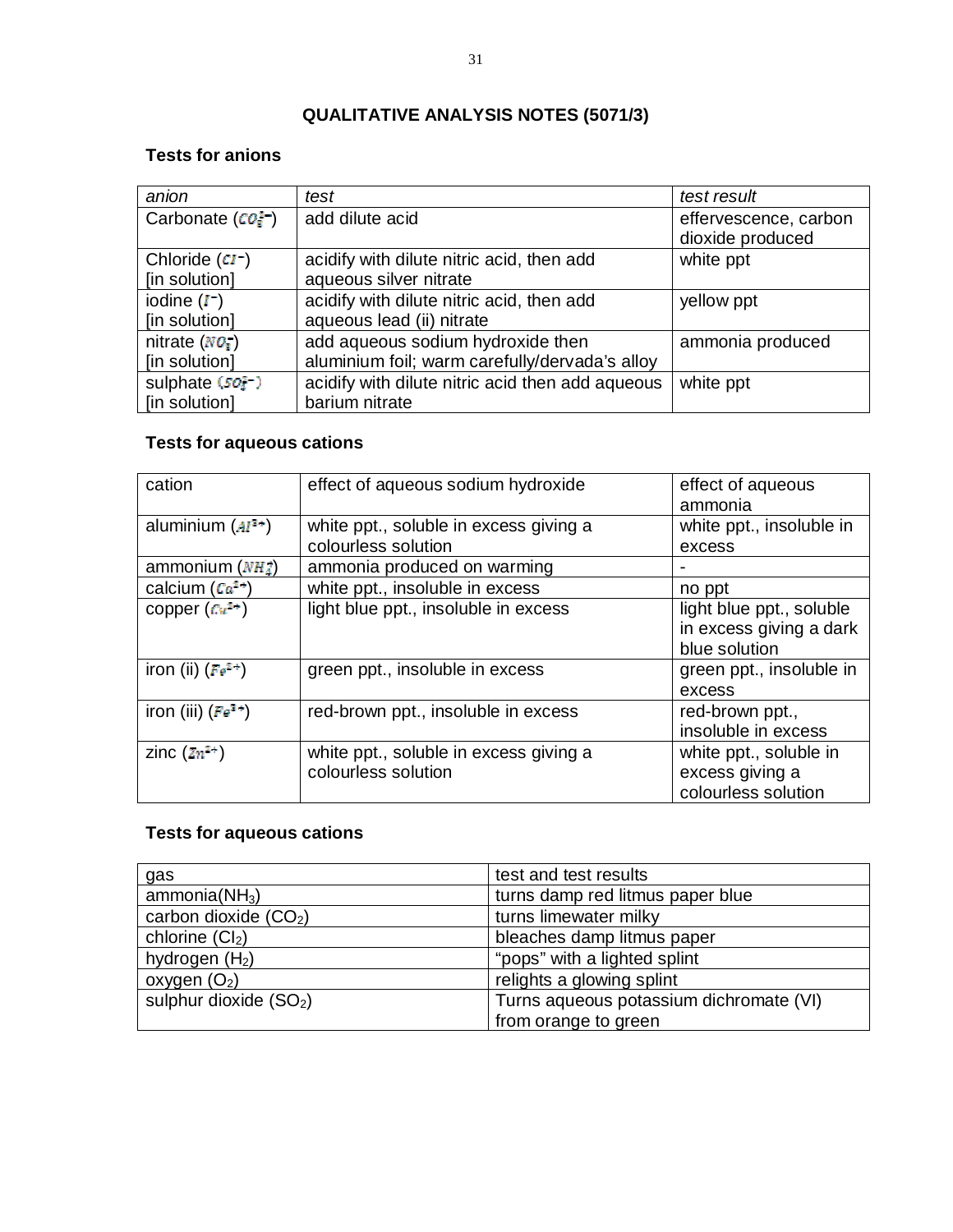## **CHEMISTRY TEXTBOOKS – 5071**

Teachers may find reference to the following books helpful.

- Chemistry for IGCSE by A. Glegg, published by Heinemann (ISBN 0-435-96675-8)
- Chemistry for IGCSE by E.N. Ramsden, published by ?Simon and Schuster (ISBN 0-7501-0681-6)
- Chemistry Counts by G. Hill, published by Hodder and Stoughton (ISBN 0-340-63934-2)
- Thinking Chemistry (GCSE Edition) by Lewis an Waller, published by Oxford University Press (ISBN 0-19-914257-2)
- Chemistry by B. Earl and L.D.R. Wilford, published by John Murray (ISBN 0-7195-5303-2)
- Caribbean Chemistry b J A Hunt, A Sykes with J George and A Maund, published by Longman (ISBN 0-582-02949-X

The titles represent some of the texts available at the time of printing this booklet. Teachers are encouraged to choose texts for class use which they feel will be of interest to their students and will support their own teaching style.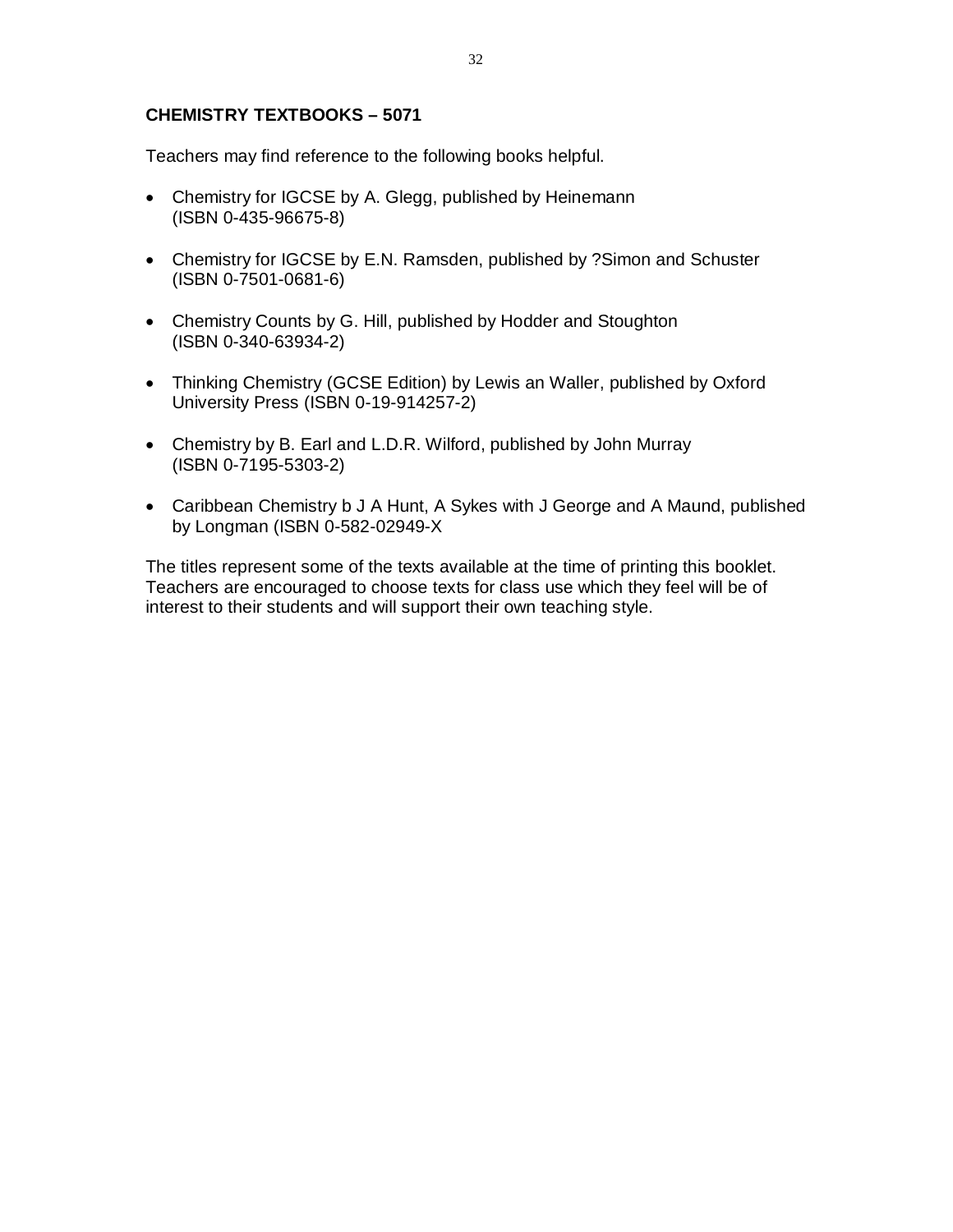## **GLOSSARY OF TERMS USED IN SCIENCE PAPERS**

It is hoped that the glossary (which is relevant only to science subjects) will prove helpful to candidates as a guide, i.e. it is neither exhaustive nor defective. The glossary as been deliberately kept brief not only with respect to the number of terms included but also to the descriptions of their meanings. Candidates should appreciate that the meaning of a term must depend in part on its context.

- 1 *Define (the term(s) …*) is intended literally. Only a formal statement or equivalent paraphrased being required.
- 2 *What do you understand by/What is meant by (the term(s) …*) normally implies that a definition should be given, together with some relevant comment on the significance or context of the term(s) concerned, especially where two or more terms are included in the question.
- 3 *State* implies a concise answer with little or no supporting argument, e.g. a numerical answer that can obtained 'by inspection'.
- 4 *List* requires a number of points, generally each of own word, with no elaboration. Where a given number of points is specified, this should not be exceeded.
- 5 *Explain* may imply reasoning or some reference to theory, depending on the context.
- 6 *Describe* requires candidates to state in words (using diagrams whee appropriate) the main pints of the topic. It is often used with reference either to particular phenomena or to particular experiments. In the former instance, the term usually implies that the answer should include reference to (visual) observations associated with the phenomena.

In other context, *describe and give an account of* should be interpreted more generally, i.e. the candidate has greater discretion about the nature and the organisation of the material to be included in the answer. *Describe and explain* may be coupled in a similar way to *state and explain.*

- 7 *Discuss* requires candidates to give a critical account of the points involved in the topic.
- 8 *Outline* implies brevity, i.e. restricting the answer to given essentials.
- 9 *Predict or deduce* implies that the candidates is not expected to produce the required answer by recall but by making a local connection between other pieces of information. Such information may be wholly given in the question or may depend on answers extracted in an early part of the question.
- 10 *Comment* is intended as an open-ended instruction, inviting candidates or recall or infer points of interest relevant to the context of the question, taking account of the number of marks available.